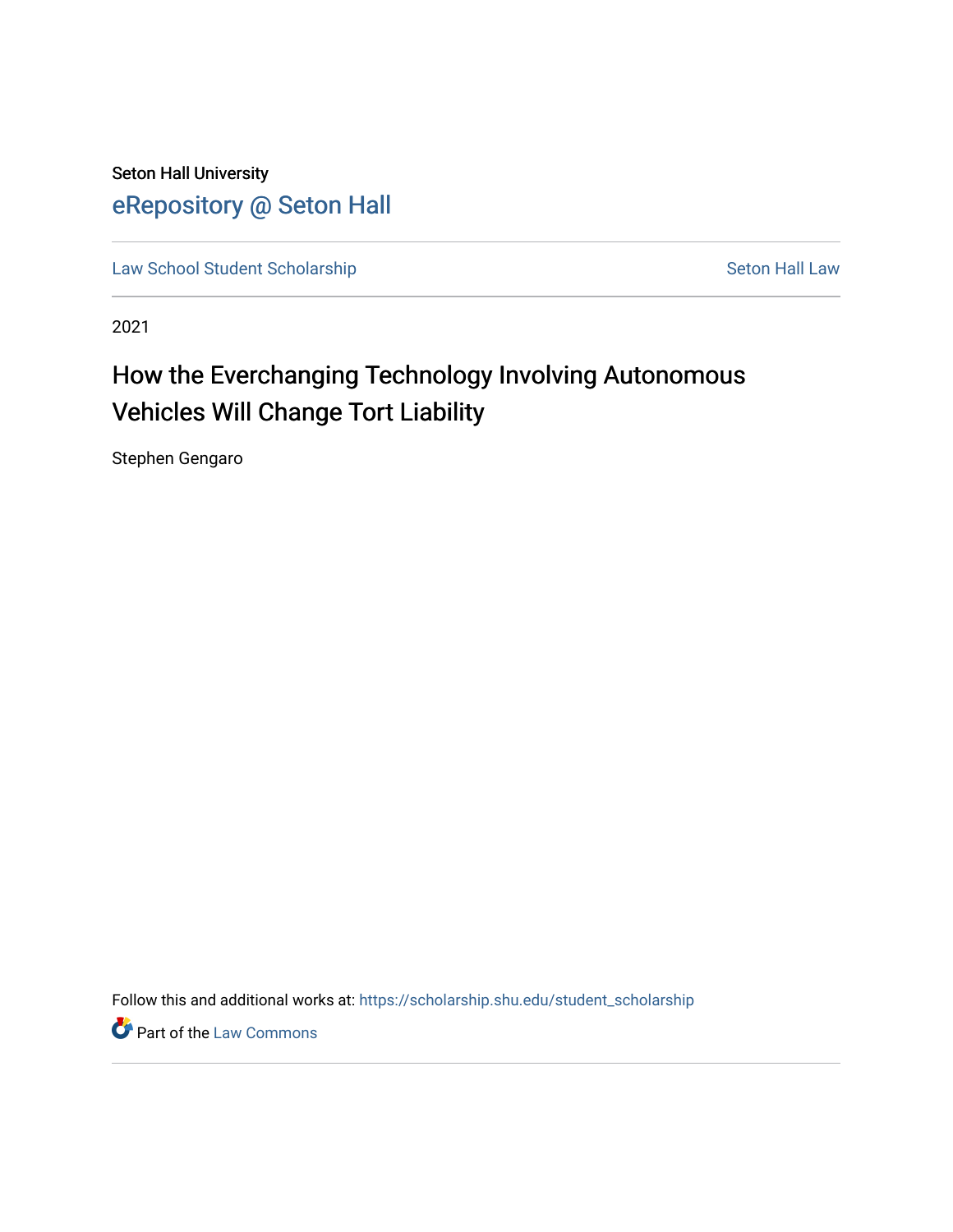# **How the Everchanging Technology Involving Autonomous Vehicles Will Change Tort Liability**

# **1. Introduction**

The majority of car accidents are caused by human error.<sup>1</sup> The question of when fully autonomous vehicles will be fully implemented and available to consumers is the subject of debate; experts are estimating we are still decades away while industry leaders and manufacturers of these cars are more optimistic.<sup>2</sup> Experts and industry leaders both agree, however, our roadways will be occupied with fully autonomous vehicles at some point in the future. $3$ 

Fully autonomous vehicles create an internal map of their surroundings, and use sensors to construct this map.<sup>4</sup> Next, software inputted in the vehicles processes the surroundings and creates a path while sending signals to the parts of the vehicle that control its' accelerating,

<sup>1</sup> *See* Miltos Kyriakidis, Reinder Happee, and J.C.F. de Winter, *Public opinion on automated driving: Results of an international questionnaire among 5000 respondents*, ScienceDirect (July 2015),

https://www.sciencedirect.com/science/article/abs/pii/S1369847815000777. 2 *Compare* Daniel Gessner, *Experts say we're decades from fully autonomous cars. Here's why*, Business Insider

<sup>(</sup>June 2020), https://www.businessinsider.com/self-driving-cars-fully-autonomous-vehicles-future-predictiontimeline-2019-8 (predicting that consumers will not be able to purchase autonomous vehicles for decades); *with* Graham Rapier, *Elon Musk predicts Tesla will complete the 'basic functionality' needed for fully autonomous driving this year—4 years after the company started selling 'full self driving' software*, Business Insider (July 2020), https://www.businessinsider.com/tesla-fully-autonomous-2020-years-behind-schedule-elon-musk-predicts-2020-7, (arguing Tesla is claiming to be four years away from making fully autonomous vehicles available to consumers); *and* Daniel Faggella, *The Self-Driving Car Timeline—Predictions from the Top 11 Global Automakers*, EMERJ (March 2020), https://emerj.com/ai-adoption-timelines/self-driving-car-timeline-themselves-top-11-automakers/, (Distinguishing between the top automakers around the world and their predictions for when they expect to have fully autonomous vehicles, all of which predicting that by 2021 they will have implemented for sale fully autonomous vehicles).

 $3$  *Id.* 

<sup>4</sup> *See* Union of Concerned Scientists, *Self-Driving Cars Explained*, UCSUSA (February 21, 2018), https://www.ucsusa.org/resources/self-driving-cars-101, (explaining the process of how self-driving cars process data and use the data to move the vehicle without human intervention).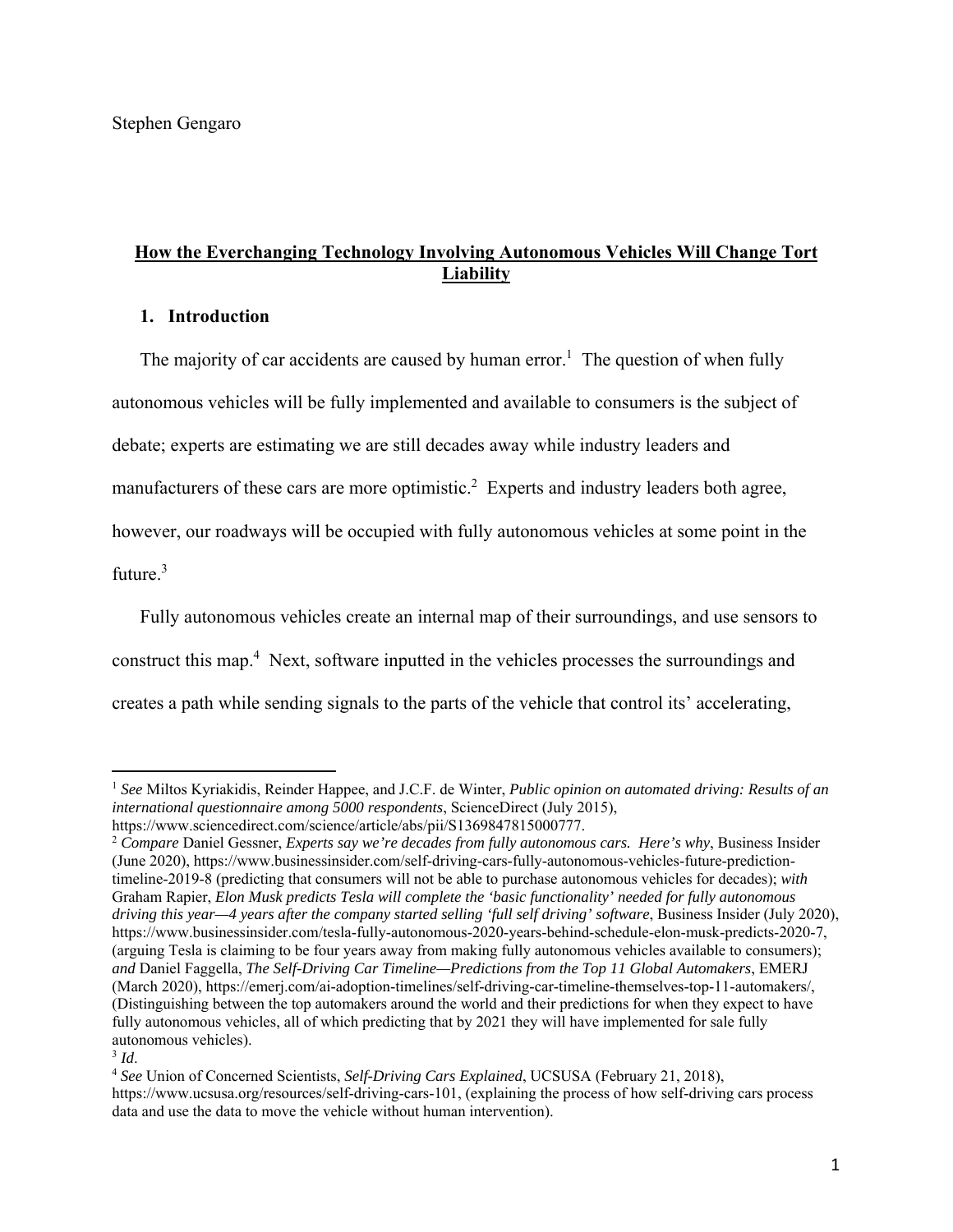breaking, and steering.<sup>5</sup> The vehicle then begins to travel automatically to the destination selected by the consumer without further human intervention.<sup>6</sup>

Once fully autonomous vehicles are implemented there will be a shift in the current scheme of tort lawsuits involving car accidents from actions against negligent parties to actions against the manufacturer of the vehicle. The litigation will occur in the form of products liability lawsuits against the manufacturer of the fully autonomous vehicle. Products liability litigation, however, will be insufficient because there will likely be few successful cases against manufacturers. This will likely create a need for the Federal standards regarding safety in the manufacturing and design of autonomous vehicles. Once these regulations are implemented, the optimal way to resolve litigation and hold the manufacturer liable for accidents involving fully autonomous vehicles is via a lawsuit alleging the manufacturer was negligent per se.

Accidents involving partially autonomous vehicles can be successfully resolved under the current tort liability regime regardless of whether the accident in a no-fault or an at-fault state. An accident involving a partially autonomous vehicle would only spark products liability litigation if there was a problem with the operating system that caused the crash. In the case where the plaintiff is alleging the partially autonomous function malfunctioned, a products liability lawsuit will likely be initiated. The result will be substantially similar to how that of a plaintiff in a products liability lawsuit involving a fully autonomous vehicle; examined in Part 4A.

Part 2 of this article discusses the different types of autonomous vehicles and the technology behind them. These are generalized for the purposes of this article as either: (A) a partially autonomous vehicle; or (B) a fully autonomous vehicle.

<sup>5</sup> Union of Concerned Scientists, *supra* note 4.

<sup>6</sup> *Id*.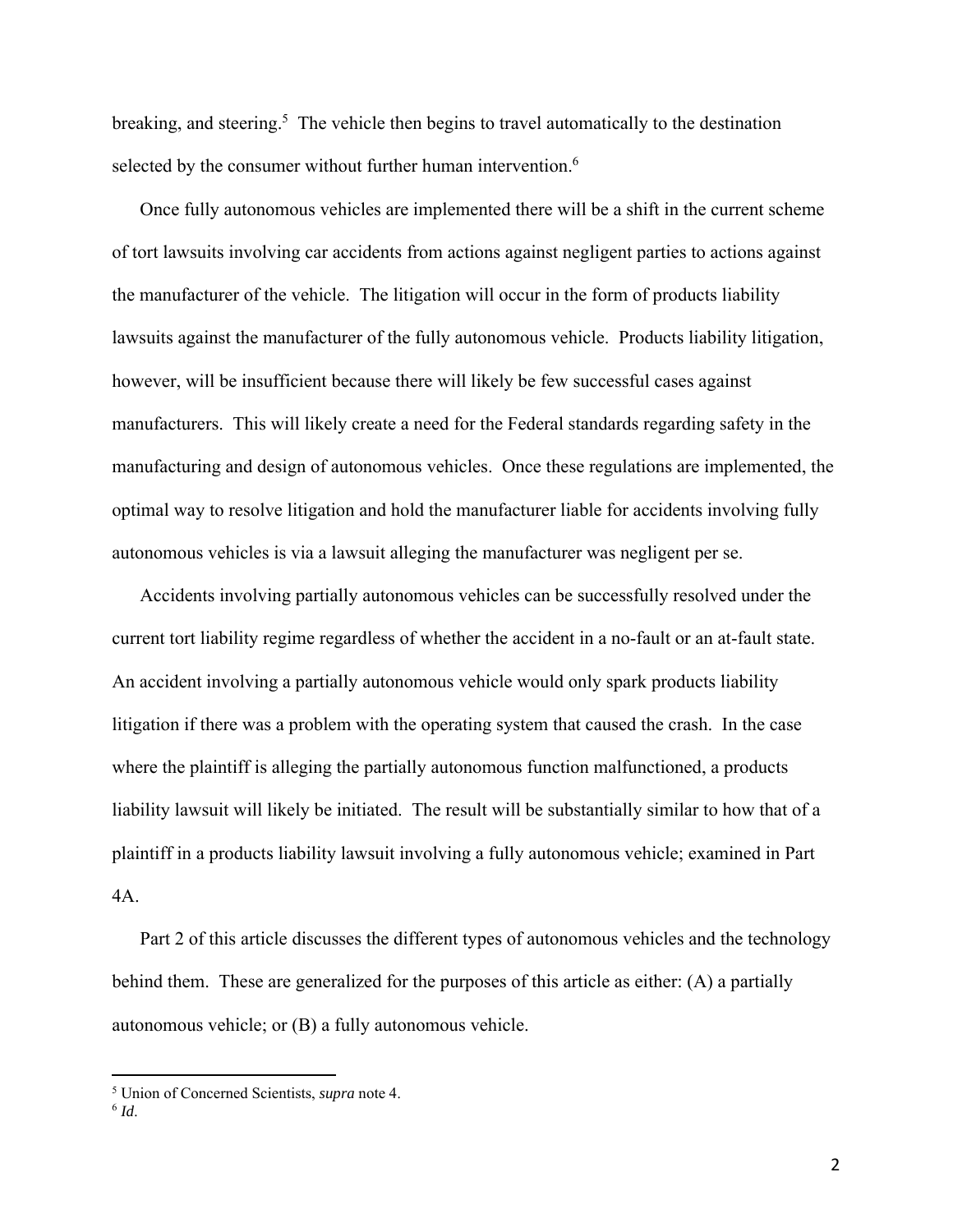It is important to note that the NHTSA classifies the evolution of autonomous vehicles into six categories.<sup>7</sup> These categories rage from a human operator having full control of the vehicle to the human operator having no control of the vehicle.<sup>8</sup> This article generalizes the six stages that involve partial human intervention into the category of partially autonomous vehicles.

Part 3 of the article discusses tort liability for car accidents as it stands today. States have varying laws regarding liability and insurance for an injured party. Generally speaking, these can be categorized as either: (A) no-fault insurance states; or (B) at-fault states.<sup>9</sup> There are three sub-categories of no-fault insurance states which include (i) modified no-fault insurance; (ii) add-on plans; and (iii) choice plans.<sup>10</sup> A hypothetical accident involving a partially autonomous vehicle is examined throughout the different schemes of tort liability.

Part 4 of the article discusses liability in regard to accidents involving fully autonomous vehicles. Applicable tort law will no longer involve who is at fault, but rather center around the manufacturer in the form of a product liability lawsuit. Part  $4(A)$  of this article explains the inefficiencies of products liability law, and the result of a hypothetical litigation involving an accident with fully autonomous vehicle. Part 4(B) of this article argues, with proper legislation in place, negligence per se is the most efficient standard of liability for prescribing damages

<sup>7</sup> *See* Nat'l Highway Traffic Safety Administration, *Automated Vehicles for Safety*, NHTSA, (2020), https://www.nhtsa.gov/technology-innovation/automated-vehicles. The NHTSA explains that stage 0 is when the human does all of the driving. *Id*. Stage 1 is when a computer assists the human with basic tasks such as accelerating. *Id*. Stage 2 is when the computer can control both steering and accelerating at the same time. *Id*. Stage 3 is when the vehicle can switch in and out of a mode where a computer does all of the driving. *Id*. Stage 4 is when the vehicle, in certain circumstances, can do all of the driving which generally is the case when the vehicle is going to specific locations that have been tested and the vehicle knows. *Id*. Stage 5 is when the vehicle is fully autonomous, and the human is just a passenger. *Id*.<br><sup>8</sup> *Id*. 8 *Id*. 9 *See* HG.org Legal Resources, *What Is the Difference Between No-Fault and At-Fault Insurance States*, (last visited by *See* HG.org Legal Resources,

October 31, 2020), https://www.hg.org/legal-articles/what-is-the-difference-between-no-fault-and-at-faultinsurance-states-35152, (describing the differences and defining at-fault and no-fault insurance states).

<sup>10</sup> *See* Cassandra Cole, Kevin Eastman, et al., *A Review of the Current and Historical No-Fault Environment*, 23-1 Journal of Insurance Regulation 3, (Winter 2004).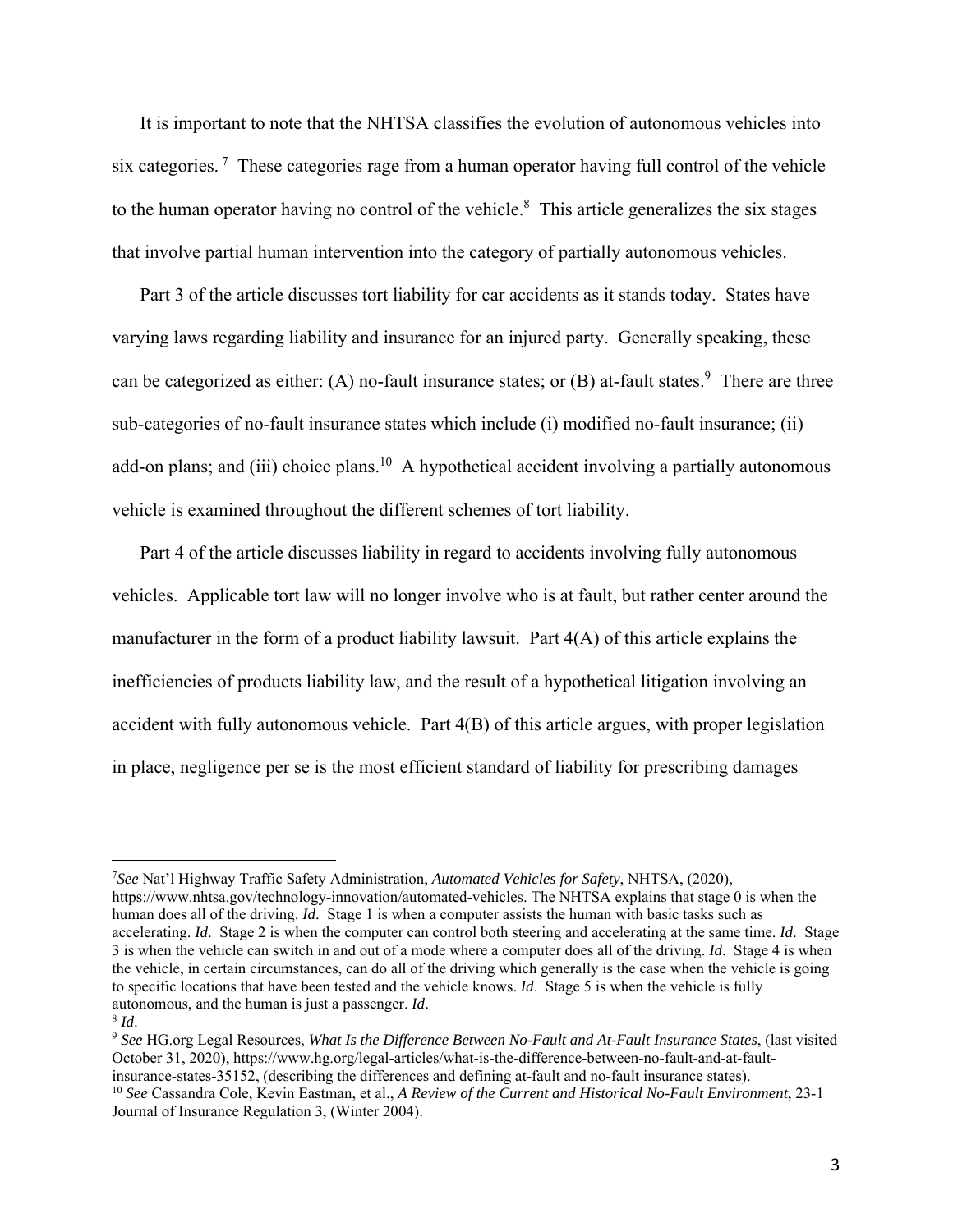against the manufacturer of fully autonomous vehicles. Part 4(C) of this article explains the current state of liability for accidents involving fully autonomous vehicles.

## **2. How Autonomous Vehicles Work**

Car manufacturers are producing partially autonomous vehicles.<sup>11</sup> Fully autonomous cars differ because they operate without human interaction, while partially autonomous vehicles require the driver to fully engage in driving the car.<sup>12</sup>

#### **A. Partially Autonomous Vehicles**

Almost all motor vehicles today have some form of autonomous function in the sense that the computer initiates certain activities rather than the human driver.<sup>13</sup> For example, the airbags in your vehicle go off automatically when the vehicle sustains a certain degree of impact.<sup>14</sup> Another example is how there is likely a light in your car that go on automatically when you are running low on gas. $15$ 

Today, the technology has emerged even further. There are currently nine partially autonomous vehicles available for sale or presale, each requiring slightly varying levels of human intervention.<sup>16</sup> None of them, however, are fully autonomous.<sup>17</sup> For example, Tesla describes their "full self-driving capability" as the motor vehicle having the following

<sup>11</sup> *Compare* Tesla, *Autopilot and Full Self-Driving Capability*, (2020), https://www.tesla.com/support/autopilot, (stating that before enabling the partially autonomous vehicle, you must agree to 'keep your hands on the steering wheel at all times' and to 'maintain control and responsibility for your car'); *with* NHTSA *supra* note 7, (stating that fully autonomous vehicles treat the driver as a passenger).  $^{12}$  *Id.* 

<sup>12</sup> *Id*. 13 *See* Harry Surden and Mary-Anne Williams, *Technological Opacity, Predictability, and Self-Driving Cars*, <sup>38</sup> CARDOZO L. REV. 121, at 129 (2016)*,* 

https://pdfs.semanticscholar.org/14fa/7c063def5392666b059b08777a0228e43ab4.pdf.

<sup>14</sup> *Id*. 15 *Id*. 16 *See* Nick Kurczewski, *Cars That Are Almost Self-Driving*, U.S. News and World Report (October 22, 2020), https://cars.usnews.com/cars-trucks/cars-that-are-almost-self-driving. 17 *Id.*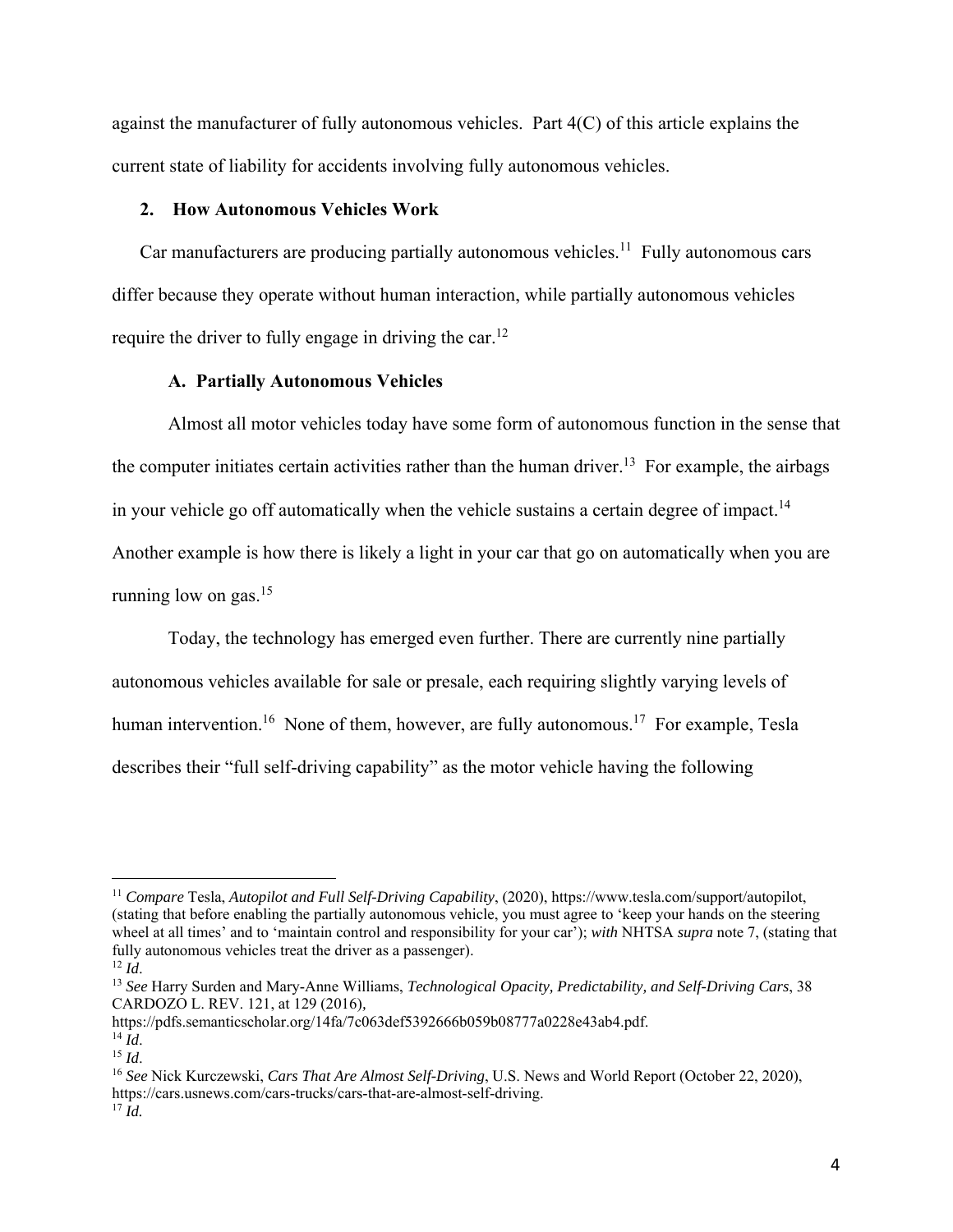capabilities: (1) to automatically change lanes; (2) to automatically park; (3) to automatically move the car out of tight spaces; and  $(4)$  to automatically steer.<sup>18</sup>

Tesla is the most advanced with this technology.<sup>19</sup> Only one of the other manufacturers has incorporated the automatic lane change function.<sup>20</sup> Most of the other industry leading manufacturers have only incorporated functions such as the vehicle automatically maintaining speed and automatically breaking if there is an emergency.<sup>21</sup>

#### **B. Fully Autonomous Vehicles**

Fully autonomous vehicles use sensors and a multitude of cameras and radar devices that create a map of the surroundings of the vehicle.<sup>22</sup> The vehicle also uses lidar which is a rotating laser system on top of the vehicle that spins 360 degrees in order to detect obstacles.<sup>23</sup> The vehicle then uses the data it collects to operate the vehicle, causing it to automatically accelerate, change lanes, stop, or turn.<sup>24</sup> The driver is a passenger who is not expected to control the vehicle after inputting their desired destination.<sup>25</sup> The key characteristic of these vehicles is that the system is able to operate itself.<sup>26</sup>

<sup>18</sup> Tesla, *supra* note 11.

<sup>19</sup> *See generally* Nick Kurczewski *supra* note 16, (breaking down the motor vehicles that are available to consumers and stating their autonomous functions, price, and availability).  $^{20}$  *Id.* 

<sup>&</sup>lt;sup>21</sup> *See* Kurczewski, *supra* note 16.<br><sup>22</sup> *See* Synopsys, *What is an Autonomous Car*, https://www.synopsys.com/automotive/what-is-autonomous-car.html, (explaining what an autonomous car is and the six stages of autonomation).

<sup>&</sup>lt;sup>24</sup> See James M. Anderson, Nidhi Karla, et al., *Autonomous Vehicle Technology, A Guide for Policymakers*, RAND Corporation (2016), https://www.rand.org/content/dam/rand/pubs/research\_reports/RR400/RR443-

<sup>2/</sup>RAND\_RR443-2.pdf, (explaining the functionality of the autonomous portions of cars that are available today to the consumer for purchase).<br> $^{25}$  *Id.* 

<sup>25</sup> *Id*. 26 Surden, *supra* note 13.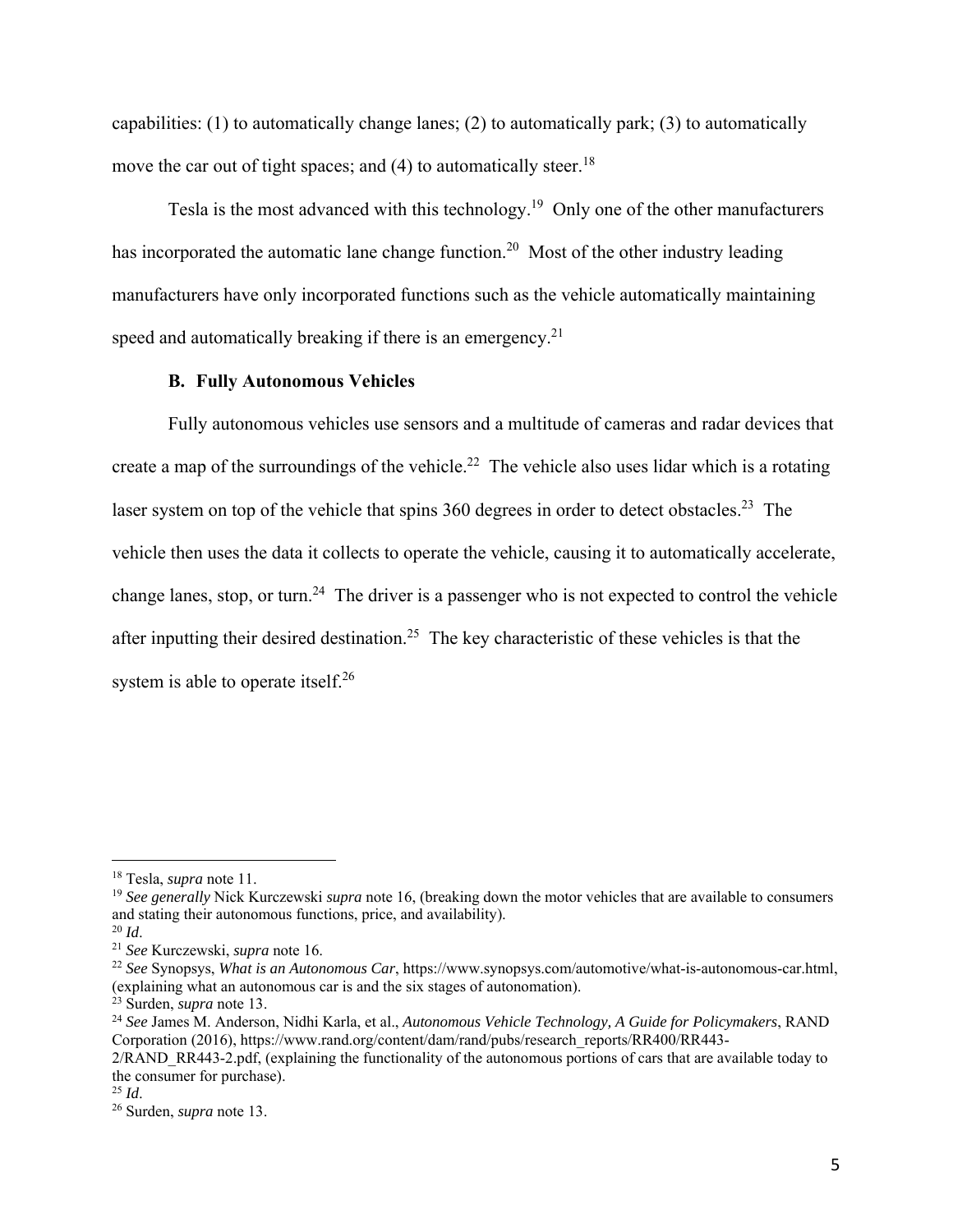While these vehicles are not yet available to consumers, they are prevalent in commercial use.<sup>27</sup> For example, Waymo, a product of the Google sister company Alphabet, transported thousands of people in California via an autonomous taxi service.<sup>28</sup> Other companies, like Walmart, use autonomous vehicles to deliver or to transfer cargo.<sup>29</sup> Furthermore, most motor vehicle manufacturers are currently developing fully autonomous vehicles.<sup>30</sup>

# **3. The Current Car Accident Liability Regime and Partially Autonomous Vehicles**

Car accidents involving partially autonomous vehicles while the vehicle is in an automated mode have occurred in the past.<sup>31</sup> The following hypothetical is examined throughout the different tort regimes regarding car accidents currently in place in the United States: Imagine the owner of the autonomous vehicle puts the vehicle in its "self-driving" mode proceeds to scroll on his or her phone without looking at the road. The driver is making a decision to not pay attention to the road and the vehicle strikes another vehicle injuring that driver.

Liability for automobile accidents varies depending on whether the state is a no-fault insurance state, an at-fault state, or some combination of the two.<sup>32</sup> The proceedings of the National Association of Insurance Commissioners uses the following generalization regarding laws in no-fault states: "No-fault laws generally require drivers to carry both liability insurance and personal injury protection coverage to pay for basic needs of the insured, such as medical

<sup>27</sup> *See generally* Steve Harris, *Driving Forward: What's the State of Autonomous Cars Today?*, Orange Business Services (January 20, 2020), https://www.orange-business.com/en/blogs/driving-forward-whats-state-autonomousvehicles-today.<br> $^{28}$  *Id.* 

<sup>28</sup> *Id*. 29 *Id*. 30 *See* Kelsey Piper, *It's 2020, Where are our self-driving cars?*, VOX (February 28, 2020),

https://www.vox.com/future-perfect/2020/2/14/21063487/self-driving-cars-autonomous-vehicles-waymo-cruiseuber.

<sup>31</sup> *See* Joan Lowy, *Driver Killed in Self-Driving Car Accident for First Time*, PBS SOCAL (June 30,

<sup>2016),</sup> http://www.pbs.org/newshour/rundown/driver-killed-in-self-driving-car-accident-for-first-time/. *See also* Rebecca Heilweil, *Tesla needs to fix its' deadly Autopilot problem*, VOX (February 26, 2020),

https://www.vox.com/recode/2020/2/26/21154502/tesla-autopilot-fatal-crashes.

<sup>32</sup> *See* Ashlee Tilford, *What Does a No-Fault State Mean for Auto Insurance?*, Coverage, (May 5, 2020), https://www.coverage.com/insurance/auto/what-does-a-no-fault-state-mean-for-auto-insurance/.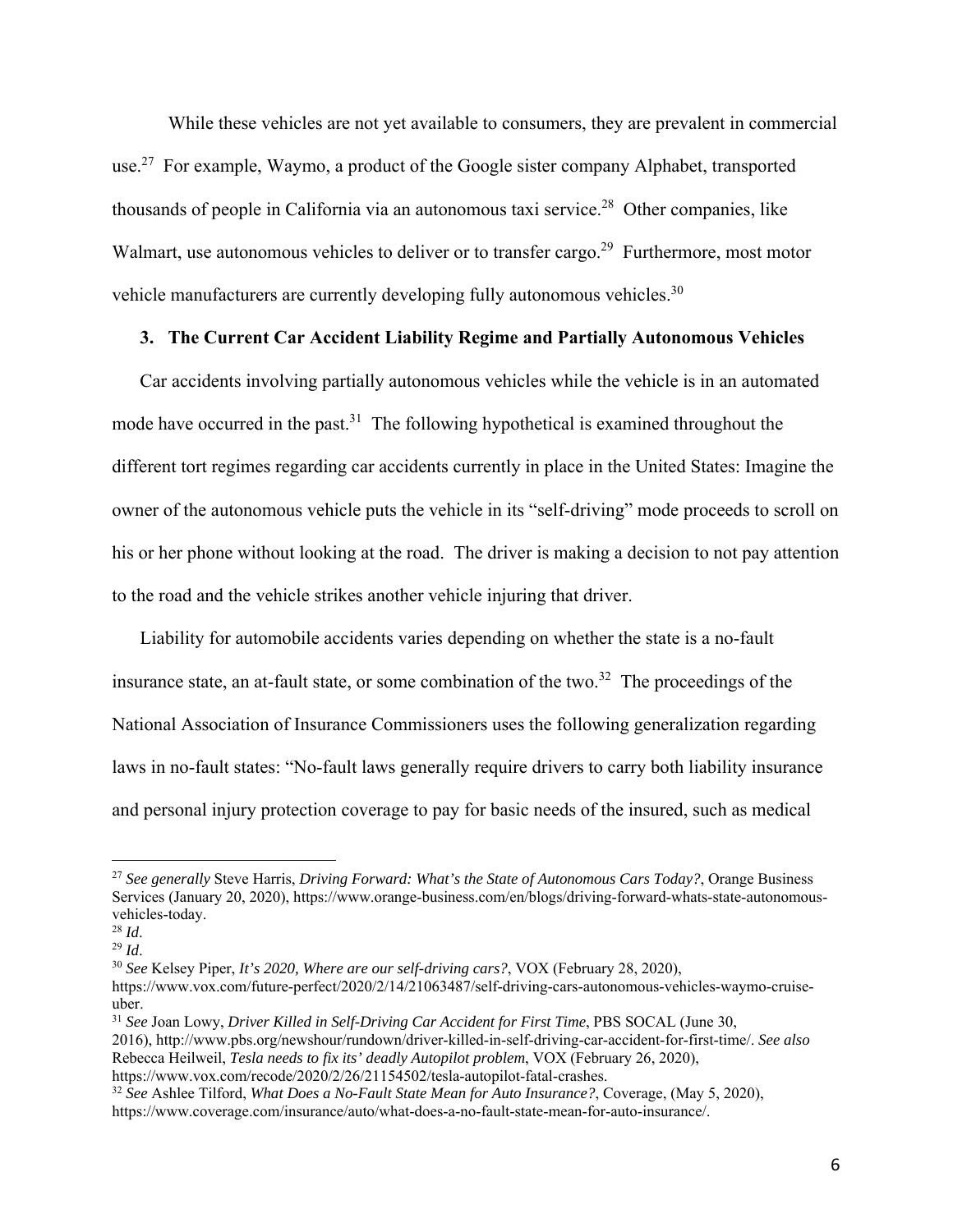expenses, in the event of an accident."<sup>33</sup> This means that insurance companies typically compensate their policyholders for minor injuries sustained in car accidents, and in some instances remove the ability of the party with the minor injuries from being able to sue the party allegedly at-fault.<sup>34</sup>

On the opposite end of the spectrum are "fault states" which require that the at-fault party pay damages to the innocent party.<sup>35</sup> This means the driver who causes a car accident will be liable to pay the injured party for damages.<sup>36</sup> While the driver in an at-fault state is able to sue the manufacturer if an accident is caused by a malfunction in the autonomous system, many atfault states require manufacturers of partially autonomous vehicles to obtain a large insurance policy.37 The effect of this insurance policy requirement is that, where the partially autonomous vehicle malfunctions and causes an accident, the manufacturing companies can be sued up to their policy limit under a theory of products liability.38 The result of this litigation will be substantially similar to if a fully autonomous vehicle malfunctions and injurs another party, leaving the injured party with the difficulties that come with alleging a products liability lawsuit against an autonomous vehicle manufacturer.39

<sup>33</sup> *See* Financial Regulation Standards and Accreditation Committee, *2008-3 NAIC Proc. 1*, (September 22, 2008). <sup>34</sup> *See* HG.org, *supra* note 9 (defining at-fault insurance and what is required for determining liability in cases in this jurisdiction).<br> $^{35}$  *Id.* 

<sup>&</sup>lt;sup>36</sup> *Id.* 36 *Id.* 36 *Id.* 36 *Id.* 36 *Id.* 37 *See* Jordan Fowler, Student: TRAILBLAZING AN INDUSTRY: THE POTENTIAL EFFECTS AND DEFECTS OF AUTONOMOUS VEHICLES AND THE NEED FOR LEGISLATION IN TEXAS, 49 Tex. Tech L. Rev. 903 (2017).

<sup>&</sup>lt;sup>38</sup> *Id.* 39 *See infra* notes 96-117 and accompanying text.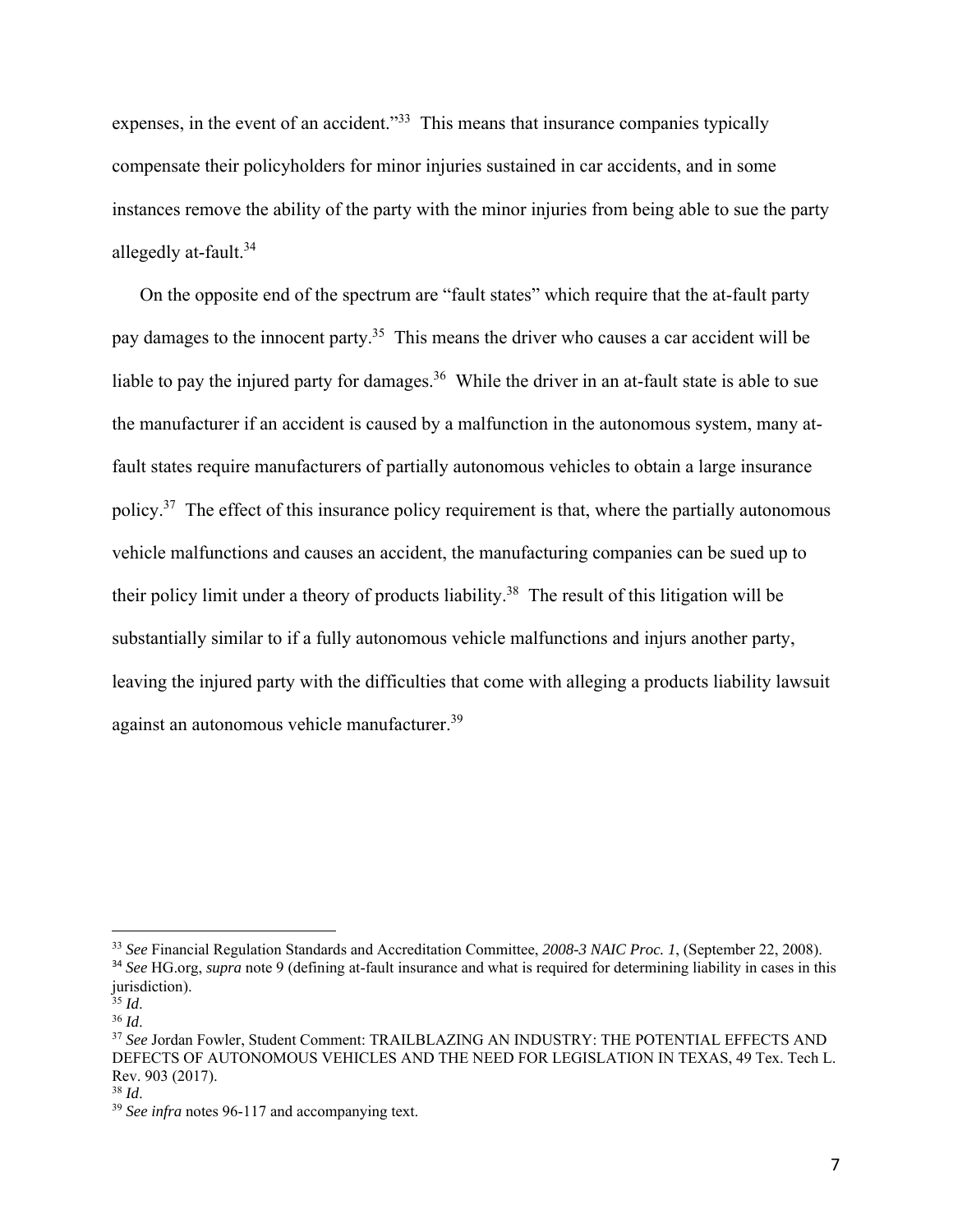## **A. Types of No-Fault Insurance**

Typically, there are three types of no-fault systems that states have implemented: (i) modified plans; (ii) add-on plans; and (iii) choice plans.<sup>40</sup> Each of these can be described as a form of nofault insurance.<sup>41</sup> No state has what is known as a "pure no-fault" system.<sup>42</sup> This means that there is no system in the United States that precludes an injured party from suing for damages if the damages were of a certain degree.<sup>43</sup> These lawsuits may be limited by threshold requirements involving money and degree of personal injury, or other limits typically stated in the policyholder's insurance.<sup>44</sup>

#### **i. Modified Plans and Threshold Requirements**

The following 12 states have a modified no-fault insurance statute: Florida; Hawaii; Kansas; Kentucky; Massachusetts; Michigan; Minnesota; New Jersey; New York; North Dakota; Pennsylvania; and Utah.<sup>45</sup> Washington D.C. has a modified no-fault insurance statute as well.<sup>46</sup> A modified no-fault plan prevents injured persons from bringing tort actions unless the injured party is hurt to a certain degree prescribed by the statute or state common law.<sup>47</sup>

<sup>40</sup> *See* Cole, *supra* note 10 (explaining the variations of no-fault insurance and the threshold requirements on a stateby-state basis).<br> $41$  *Id.* 

<sup>42</sup> *Id.*<br><sup>43</sup> *Id.* 44 *Id.* 44 *Id.* 44 *Id.* 44 *Id.* 45 *See* Matthew Bender, *2 No-Fault & Uninsured Motorist Auto Insurance*, § 17.01 (2020). (citing Fla. Stat. Ann. § 627.737; Haw. Rev. Stat. § 431:10C-306(a); Kan. Stat. Ann. § 40-3117; Ky. Rev. Stat. Ann. § 304.39- 060(2)(a), (b); Mass. Gen. Laws ch. 90, § 34M; Mich. Comp. Laws § 500.3135(2); Minn. Stat. § 65B.51, subd. 3; N.J. Stat. Ann. § 39:6A-8(a); N.Y. Ins. Law § 5102; N.D. Cent. Code § 26.1-41-08; 75 Pa. Cons. Stat. § 1705; 9 P.R. Laws Ann. § 2058; Utah Code Ann. § 31A-22-309).

<sup>46</sup> *Id*. (citing D.C. Code § 31-2405).

<sup>47</sup> *Id.*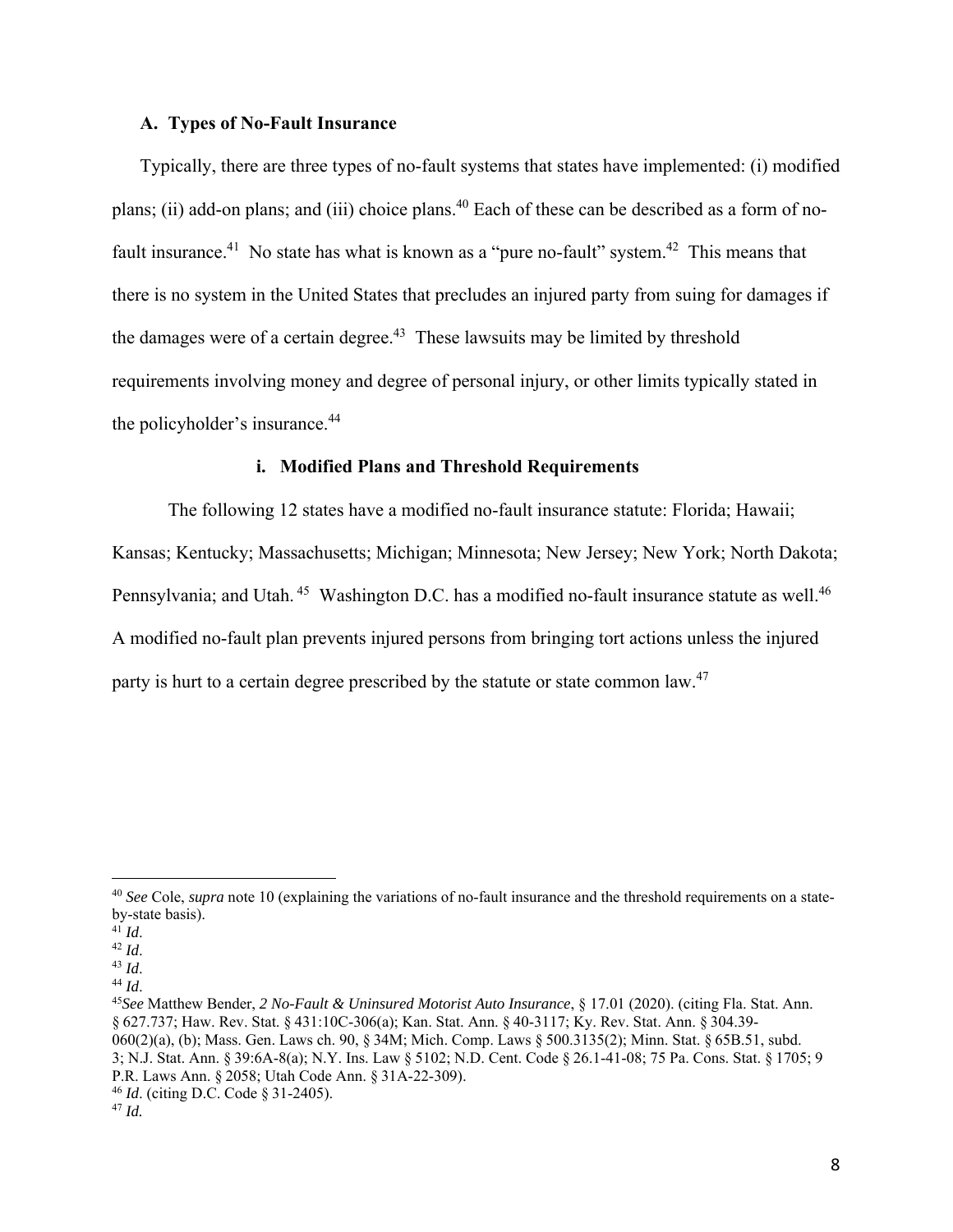There are two types of threshold requirements that a modified no-fault state can require the injured party to meet before they bring litigation.<sup>48</sup> These threshold requirements categorized as either: a monetary threshold requirement; or a verbal threshold requirement.<sup>49</sup>

Verbal threshold is defined as "a threshold based on a person's degree of injury that must be exceeded before a suit can be brought against the negligent party in a state with a no-fault insurance law. The verbal threshold is usually an injury that results in a whole or partial loss of a body member or function."<sup>50</sup> A monetary threshold sets the amount that which an injured party must prove in order to bring a lawsuit for damages in a modified no-fault state.<sup>51</sup> Additionally, most no-fault states such as Kansas, Kentucky, Massachusetts, North Dakota and Utah require that the medical expenses used to reach the monetary threshold must be "reasonable and necessary."<sup>52</sup> These monetary threshold requirements typically range from \$1,000 to \$5,000 depending on the state that which the injury occurred.<sup>53</sup>

How would a motor vehicle accident lawsuit involving a partially autonomous vehicle play out in a jurisdiction that offers no-fault insurance plans? The likely answer is that the result would be substantially similar whether the car was partially automated, or fully controlled by a human being. Therefore, liability should be assigned in an accident involving a partially

<sup>48</sup> Bender, *supra* note 45.

<sup>49</sup> *See id*. (Explaining that while there are two types of threshold requirements, some states also require both to be met before a lawsuit is brought).

<sup>50</sup> *See* International Risk Management Institute, *Verbal Threshold Definition* (2020),

https://www.irmi.com/term/insurance-definitions/verbal-threshold.

<sup>51</sup> *See* Bender, *supra* note 45.

<sup>52</sup> *Id*. (citing e.g*.*, Kan. Stat. Ann. § 40-3103(k) (all reasonable expenses for necessary health care); Ky. Rev. Stat. Ann. § 304.39-020(5)(a); Mass. Gen. Laws ch. 231, § 6D; Minn. Stat. § 65B.51, subd. 3; N.D. Cent. Code § 26.1-41- 01(9); Utah Code Ann. § 31A-22-307(1)(a)).

<sup>53</sup> *Id*. (Citing*.*, D.C. Code § 31-2405; Haw. Rev. Stat. § 431:10C-306 (setting a limit at \$5,000); Kan. Stat. Ann. § 40-3117 (setting a limit at \$2,000); Ky. Rev. Stat. Ann. § 304.39-060(2)(b) (setting a limit at \$1,000); Mass. Gen. Laws Ann. ch. 231, § 6D (\$2,000); Minn. Stat. § 65B.51, subd. 3.(setting a limit at \$4,000); N.D. Cent. Code § 26.1-41-01(21) (setting a limit at \$2,500); 9 P.R. Laws Ann. § 2058 (setting a limit at \$1,000); Utah Code Ann. § 31A-22- 309 (setting a limit at \$3,000)).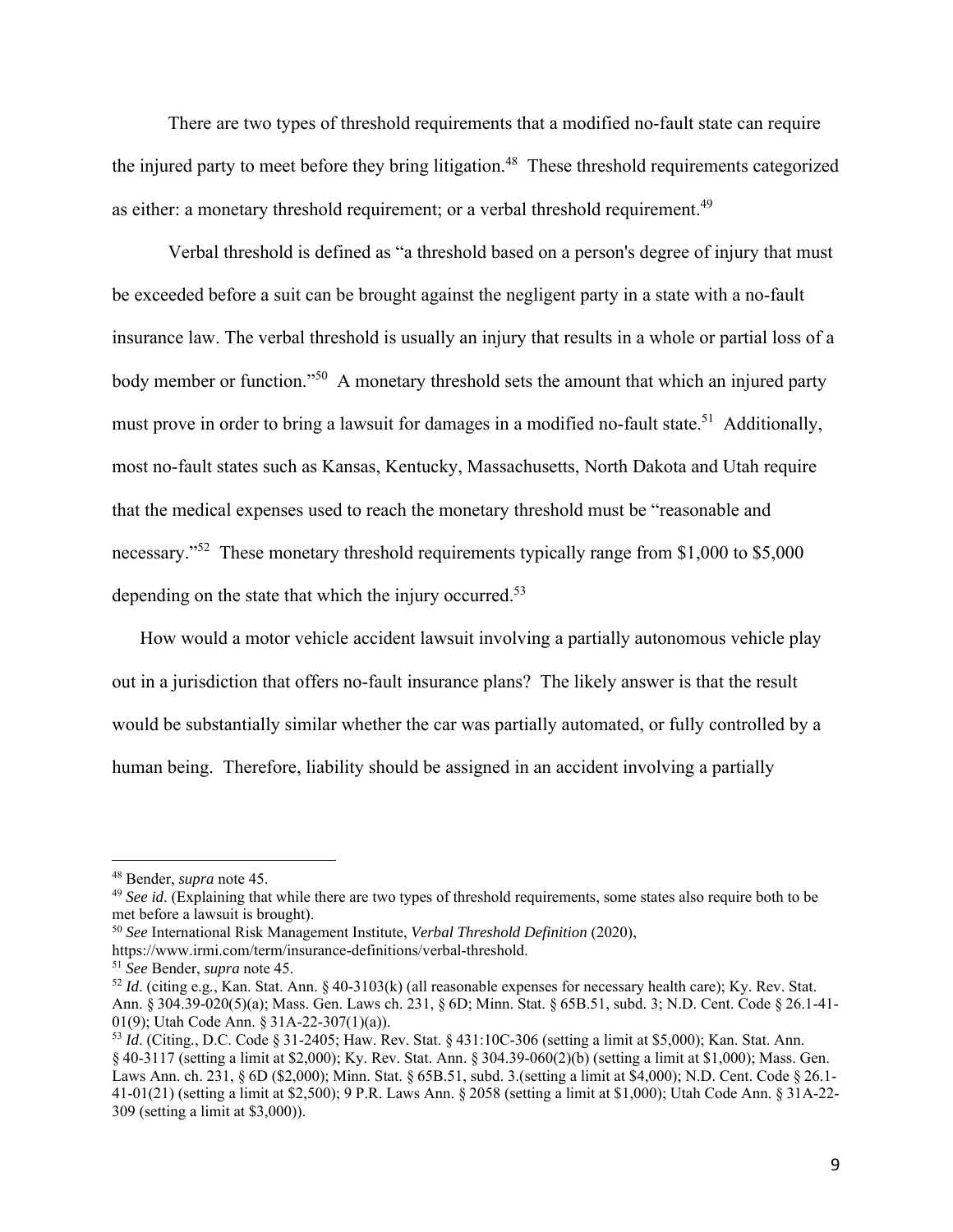autonomous vehicle to the driver of that vehicle where it can be determined that it was the decision of the driver that led to the accident.<sup>54</sup>

Under the facts of the hypothetical above, it would be the likely result that the injured party would still be given benefits from their modified no-fault plan and would only be able to sue if the injury arose to the level applicable threshold. Therefore, in the absence of a clear manufactural defect,<sup>55</sup> the injured party in an accident involving a partially autonomous vehicle in this jurisdiction is subject to a monetary and/or verbal threshold requirement to bring suit against the driver.<sup>56</sup> This means if an injured party were to sue because they were injured by a partially autonomous vehicle, they would be limited in their ability to recover damages from the tortfeasor by the applicable threshold requirements. $57$ 

#### **ii. Choice Plan**

A choice plan gives the policy holder the option to choose whether their automobile coverage is under a no-fault system or an at-fault system.<sup>58</sup> An accident involving a partially autonomous vehicle is evaluated in a choice plan jurisdiction differently depending on if the policy holder chose a no-fault policy or an at-fault policy. Of the twelve states and D.C. who have modified no-fault statutes, four allow the insured to choose whether they want to pay lower premiums and have no-fault coverage or pay higher premiums for the right to sue.<sup>59</sup>

<sup>&</sup>lt;sup>54</sup> *See* Raja Jurdak and Salil Kanhere, *Who's to blame when driverless cars have an accident?*, The Conversation (March 20, 2018), https://theconversation.com/whos-to-blame-when-driverless-cars-have-an-accident-93132.

<sup>&</sup>lt;sup>55</sup> *Id.*<br><sup>56</sup> *See generally* Cole, *supra* note 10. Table 1 lists seven states as having both a verbal and monetary threshold. *Id.*<br><sup>57</sup> *Id.*<br><sup>58</sup> *See* International Risk Management Institute, *Choice Plan Definitio* 

https://www.irmi.com/term/insurance-definitions/choice-no-fault. 59 *See* Bender, *supra* note 45, (citing D.C. Code §31-2405; N.J. Stat. Ann. §39:6A-8; Pa. Cons. Stat. § 1705).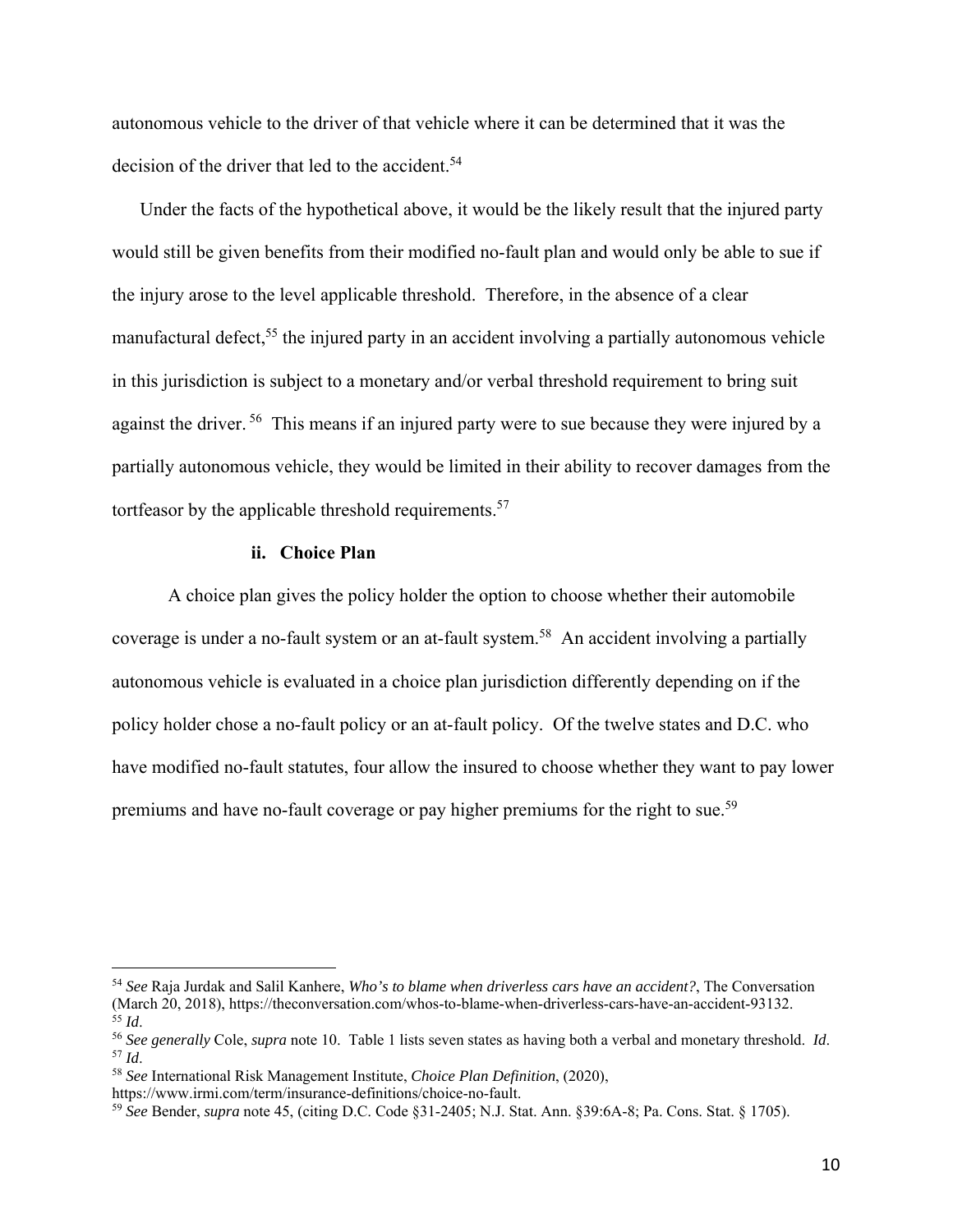The result of the hypothetical accident above would be the same if the accident occurred in a jurisdiction that allowed choice plans where the policy holder chose the option of no-fault insurance rather than at-fault insurance.

## **iii. Add-On Plan**

An add-on insurance state gives the injured policyholder the right to sue the tortfeasor as well as collect no-fault insurance benefits.<sup>60</sup> States that allow add-on plans allow the policyholder to purchase additional insurance for injury protection, but allow the injured party to sue for tort liability.<sup>61</sup> Courts find that states with add-on statutes are states that do not have true no-fault statues.<sup>62</sup> These states provide the policyholder with first party benefits.<sup>63</sup> A first-party benefit is money provided to the injured party, regardless who is at fault for the accident.<sup>64</sup> Payments typically include medical expenses, and may also include work-loss coverage, funeral benefits, or accidental death benefits depending on the state and the amount of coverage the policy holder purchases.65

If the parties involved in hypothetical accident were in a jurisdiction that allowed add-on insurance plan and the injured party paid a premium, they would have the choice of whether to claim their benefits from their policy or sue the at-fault party under the applicable tort laws of that jurisdiction.66 If they claim their benefits, the result of a car accident involving the vehicle

<sup>60</sup> *See* Jeffery O'Connell and Robert Joost, *ARTICLE: GIVING MOTORISTS A CHOICE BETWEEN FAULT AND NO-FAULT INSURANCE,* 72 V. L. Rev. 61 (1986).

<sup>61</sup> *See* International Risk Management Institute, *Add-On Plan Definition*, (2020),

https://www.irmi.com/term/insurance-definitions/add-on-no-fault-laws.

<sup>62</sup> *See Allstate Ins. Co. v. Ivie*, 606 P.2d 1197, 1199 (Utah 1980).

<sup>63</sup> *See* Butterworth's Personal Injury Litigation Service (UKBIL), *Division XVIII Personal Injury Litigation Outside the United Kingdom, Personal injury in the USA, L Automobile insurance made complex 3 No fault provision*, (December 6, 2012).

<sup>64</sup> *See* Henderson Brothers, *Insurance 101: First-Party Benefits*, (August 16, 2016),

https://www.hendersonbrothers.com/insurance-101-first-party-benefits/.

<sup>65</sup> *Id*. 66 *See generally* Butterworth's Personal Injury Litigation Service (UKBIL), *supra* note 63.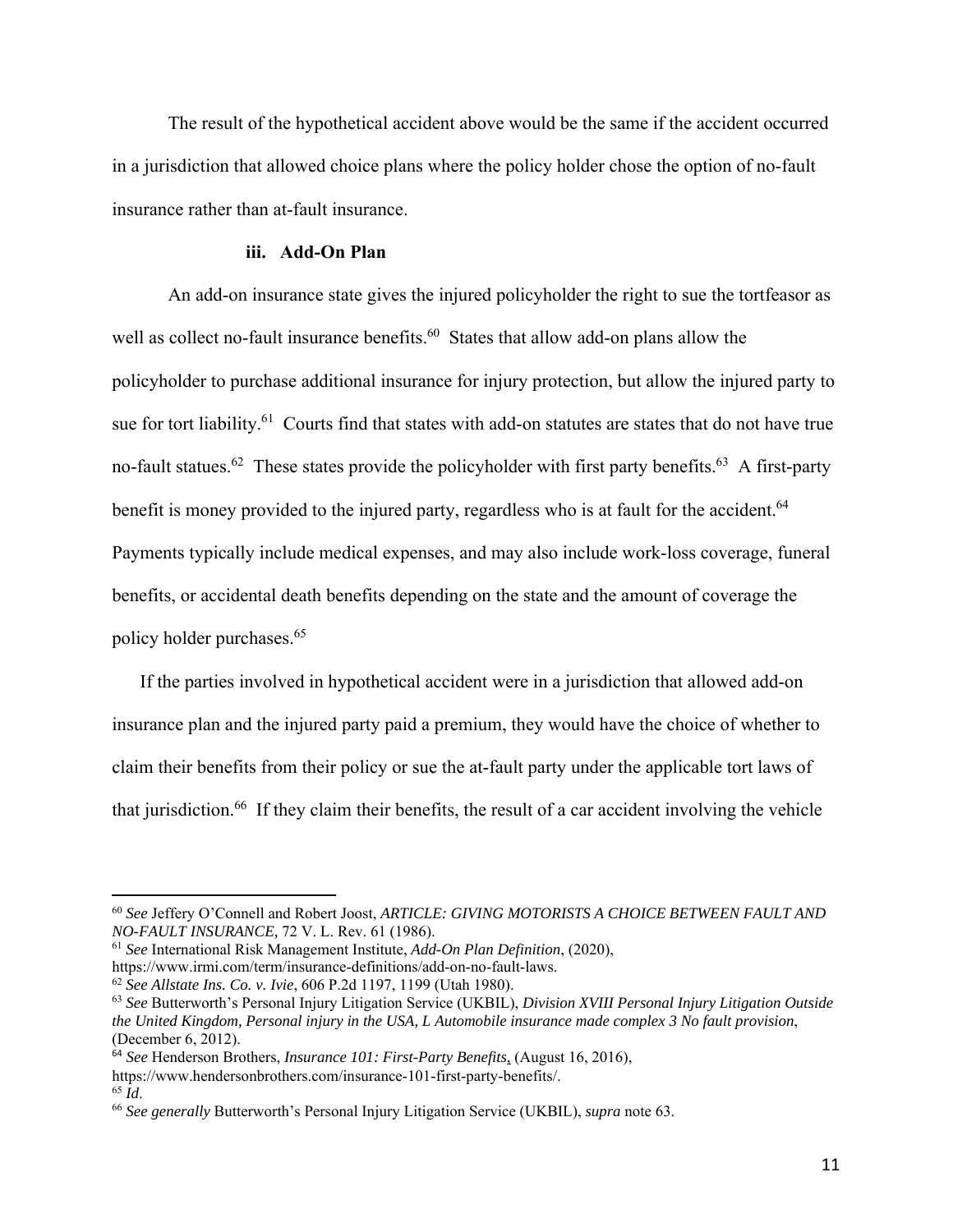in its partially autonomous mode would be substantially similar to an accident under these circumstances in a modified no-fault state. If they choose to sue, the analysis of a hypothetical motor vehicle accident lawsuit would be substantially similar to that of a lawsuit in an at-fault state.

# B. **At-Fault Insurance**

An at-fault state has no restrictions on who can sue.  $67$  There are twenty-eight states that currently use an at-fault system regarding car accidents.<sup>68</sup> This means that an injured party can sue the tortfeasor for medical expenses or pain and suffering.<sup>69</sup> The driver will need to seek recovery from the other driver or person who caused the injury, as opposed to the injured driver receiving benefits from their insurance company.70

Motor vehicle accident litigation in tort states is typically proved through a theory of negligence.<sup>71</sup> The elements of a negligence claim include a duty, a breach of said duty, causation, and damages.72 Duty is defined typically in motor vehicle accident litigation as the driver owing reasonable care to the other drivers and other people while operating the motor vehicle.73 A breach of the duty of reasonable care in a car accident could include, but is not limited to: failing to stop at a red light; failing to use a turn signal; or failing to adhere to

<sup>67</sup> *See* Insurance Information Institute, *Background On: No-fault auto insurance*, (November 6, 2018), https://www.iii.org/article/background-on-no-fault-auto-insurance.

<sup>68</sup> Butterworth's Personal Injury Litigation Service (UKBIL), *supra* note 63.

<sup>69</sup> *Id*. 70 *See* Jeffery O'Connell and Samuel McCoy, *5 Law of Liability Insurance § 48.01*, (2020).

<sup>71</sup> *See* David Goguen, *Car Accidents Caused by Negligence*, NOLO, (2020). https://www.nolo.com/legalencyclopedia/car-accidents-caused-by-negligence-29537.html.

<sup>72</sup> *See K.M. v. Ala. Dept. of Youth Servs*, 360 F.Supp 2d 1253, 1263 (M.D. Ala. Lr. 2005) (citing *Armstrong Bus. Servs.. Inc. v. AmSouth Bank,* 817 So.2d 665, 679 (Ala. 2001)). *See also Curreri v. Saint*, 126 A.3d. 422, 486 (R.I. 2015) (stating the elements of a negligence claim which include duty; a breach of that duty; proximate causation; and actual damages).

<sup>73</sup> *See* Goguen, *supra* note 71.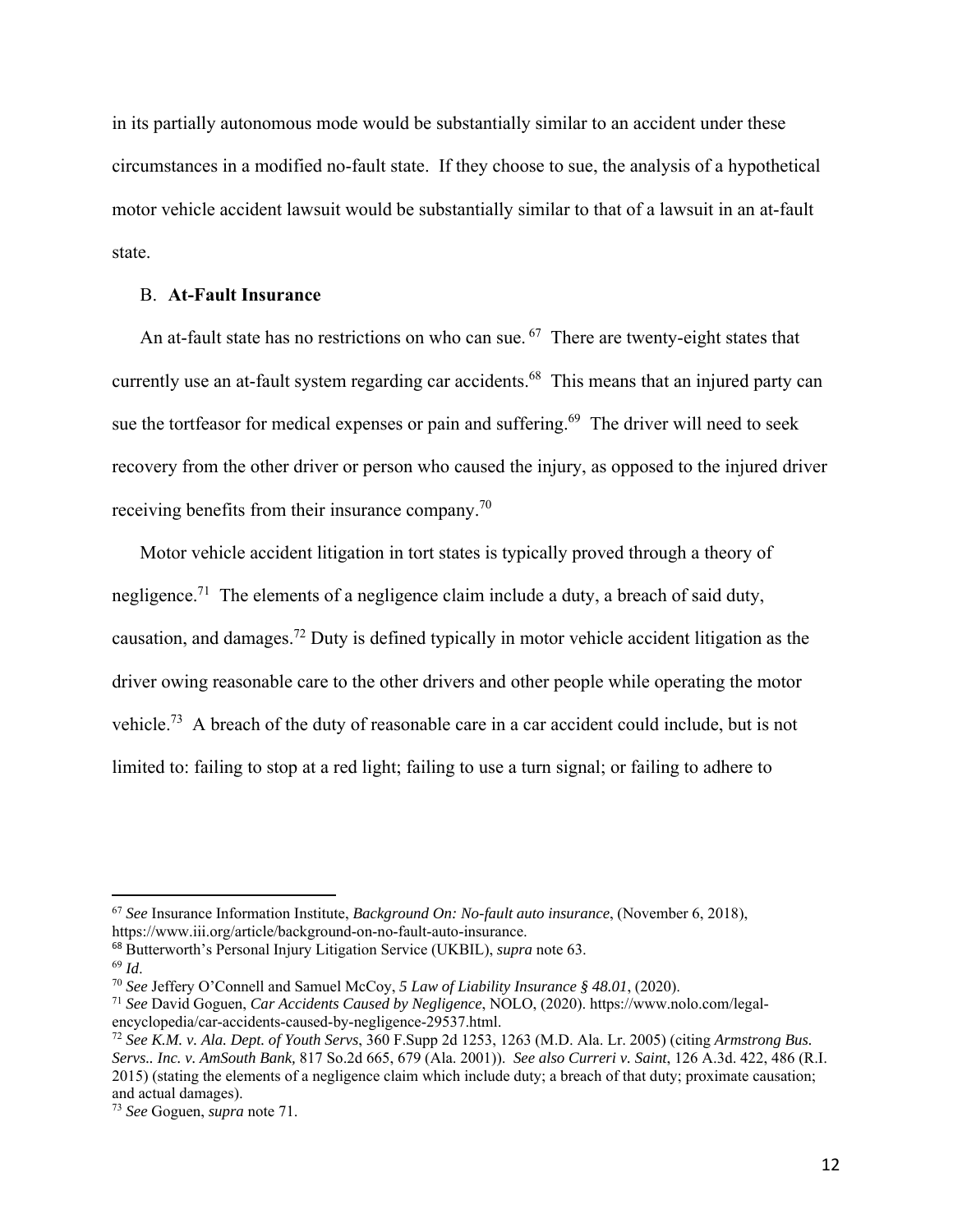pedestrians.74 Proving the final element of damages may be difficult, especially where the party you are suing uses the defense that the injured party contributed to the accident.<sup>75</sup>

Depending on the state, the applicable law regarding defenses for damages could be either comparative negligence or contributory negligence. For states that allow the defense of comparative negligence, damages to the injured party can be reduced in direct proportion to the percentage the Court finds the injured party contributed to the accident.<sup>76</sup> Some states use a pure comparative fault method, whereby victims can recover damages even if the court decides the victim was 90% at fault.<sup>77</sup> Other states use a modified comparative negligence rule, whereby victims can recover damages where they were less than  $50\%$  negligent.<sup>78</sup>

In states that use contributory negligence as a defense, if the defendant can prove that the plaintiff contributed even ever so slightly to the accident, the plaintiff will be unable to recover damages.79

In our hypothetical accident above, did the driver of the vehicle breach a duty when the vehicle was basically driving itself?

The plaintiff in this hypothetical lawsuit would likely argue that the defendant breached a duty to not pay attention to the road or keep their hands on the wheel when the vehicle was engaged in its' partially autonomous mode.<sup>80</sup> Therefore, a negligence lawsuit against the injured party would likely leave the driver of the partially autonomous vehicle with little defense.

74 Goguen *supra* note 71. 75 *Id*. 76 *Id*. 77 *Id*. *See also Kalamazoo Oil Co. v. Boerman*, 242 Mich. App. 75, at 79-80 (Mich. Ct. App. 2000) (finding that "plaintiff's recovery of damages is reduced to the extent plaintiff's negligence contributed to the injury"). <sup>78</sup> *Id*. *See also Bradley v. Appalachian Power Co.*, 163 W. V.a. 332, 335 (finding that the modified comparative negligence defense bars a party who is substantially negligent from recovery, but not a plaintiff who is only slightly at fault).

<sup>79</sup>*See* Goguen, *supra* note 71.

<sup>80</sup> *See generally* Tesla, *supra* note 11, (discussing what is required for the driver engaged in the Tesla's self-drive mode).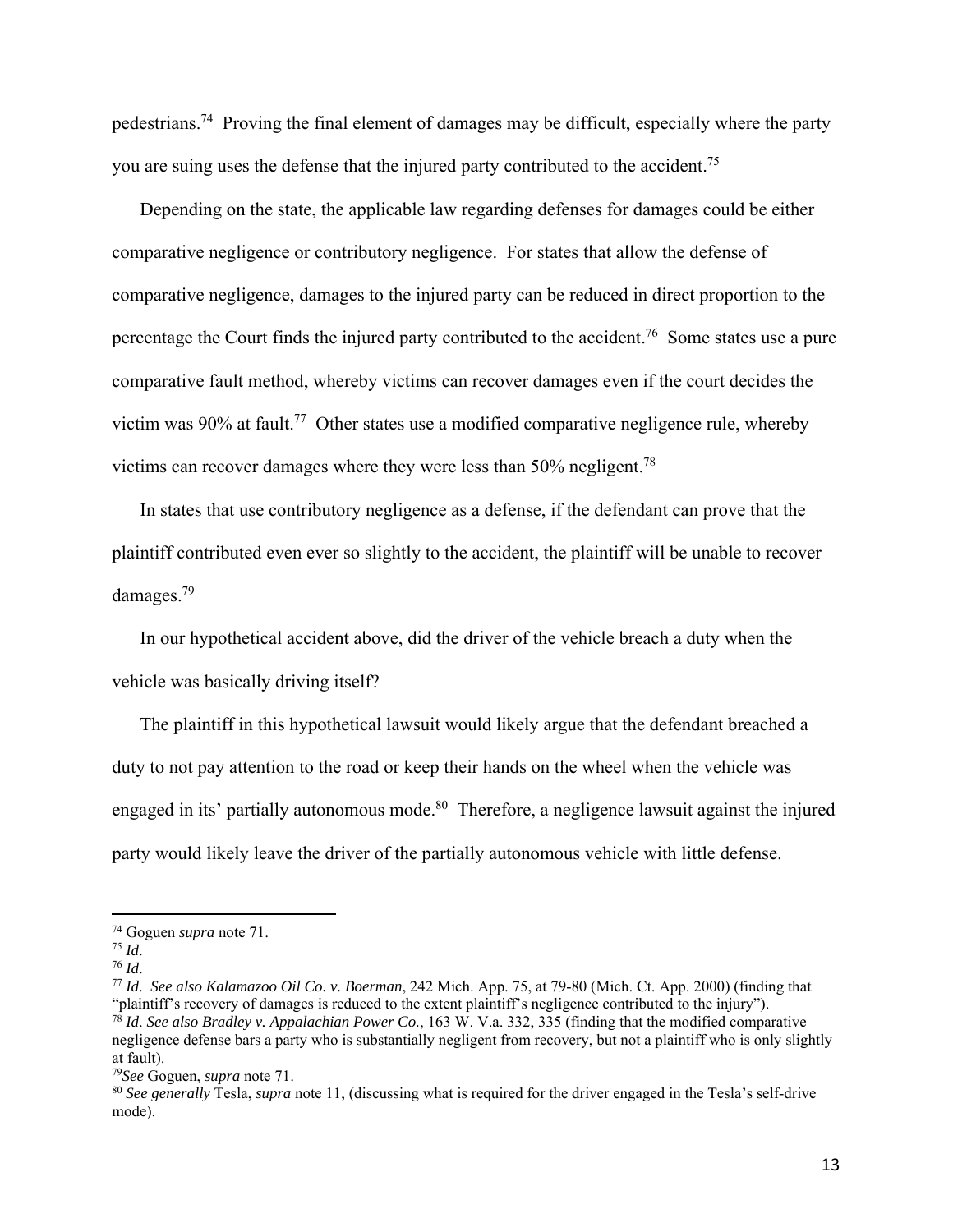The only recourse they may have is in a jurisdiction that allows contributory negligence as a defense.<sup>81</sup> The driver of the partially autonomous vehicle using contributory negligence as a defense would need to argue that another party (such as the manufacturer) was even slightly at fault in the accident to avoid liability. $82$  The defendant in this case would then state that the manufacturer of the vehicle contributed to the negligence by some malfunction or defect in the vehicle's partially autonomous mode.<sup>83</sup> The likely result is that the alleged tortfeasor would be without liability to the injured party.

In a jurisdiction that recognizes modified comparative fault, the driver of the autonomous vehicle would need to prove that another party was more than  $50\%$  at fault.<sup>84</sup> In a jurisdiction that recognizes pure comparative fault, the driver of the autonomous vehicle could prove that another party was even slightly at fault and reduce the amount of damages they owe based on the percentage the Court finds the other party to be at fault.<sup>85</sup>

 Therefore, in this hypothetical the likely result of a lawsuit between an injured party and a tortfeasor operating a vehicle in its' partially autonomous mode would result in the operator of that vehicle paying the majority of damages. The driver of the partially autonomous vehicle

<sup>81</sup> For a full discussion on contributory negligence as a defense, *see* E.H. Schopler, *Comment Note—Distinction between assumption of risk and contributory negligence*, 82 A.L.R.2d. 1218 (2020).

<sup>&</sup>lt;sup>82</sup> *Id.* 83 *Id*. 83 *M* and the state of the basis of the seeds of the light of the liability of the accident or for and the section of the accident or for the accident or for wrongful death regarding an injured party who was the operator of the partially autonomous vehicle have, as a general matter, vehemently defended that they are at fault. *See generally*, Soo Yun, *Tesla sued for 'defective' Autopilot in wrongful death suit of Florida driver who crashed into tractor trailor*, ABC News (August 1, 2019), https://abcnews.go.com/Technology/tesla-sued-defective-autopilot-wrongful-death-suit-florida/story?id=64706707. For example, the driver of a Tesla engaged in its partially autonomous mode was killed, and Tesla was sued for wrongful death as a result. *Id*. The article quotes a tesla spokesperson stating that because the partially autonomous mode was initiated ten seconds before the crash and the driver 'immediately removed his hands from the wheel,' that the vehicle was not at fault. *Id*.<br><sup>84</sup> For a full discussion of modified comparative fault and pure comparative fault, *see* David C. Sobelsohn,

*ARTICLE: "PURE" Vs. "MODIFIED" COMPARATIVE FAULT: NOTES ON THE DEBATE*, 34 Emory L.J. 65 (Winter 1985).

 $^{85}$  *Id.*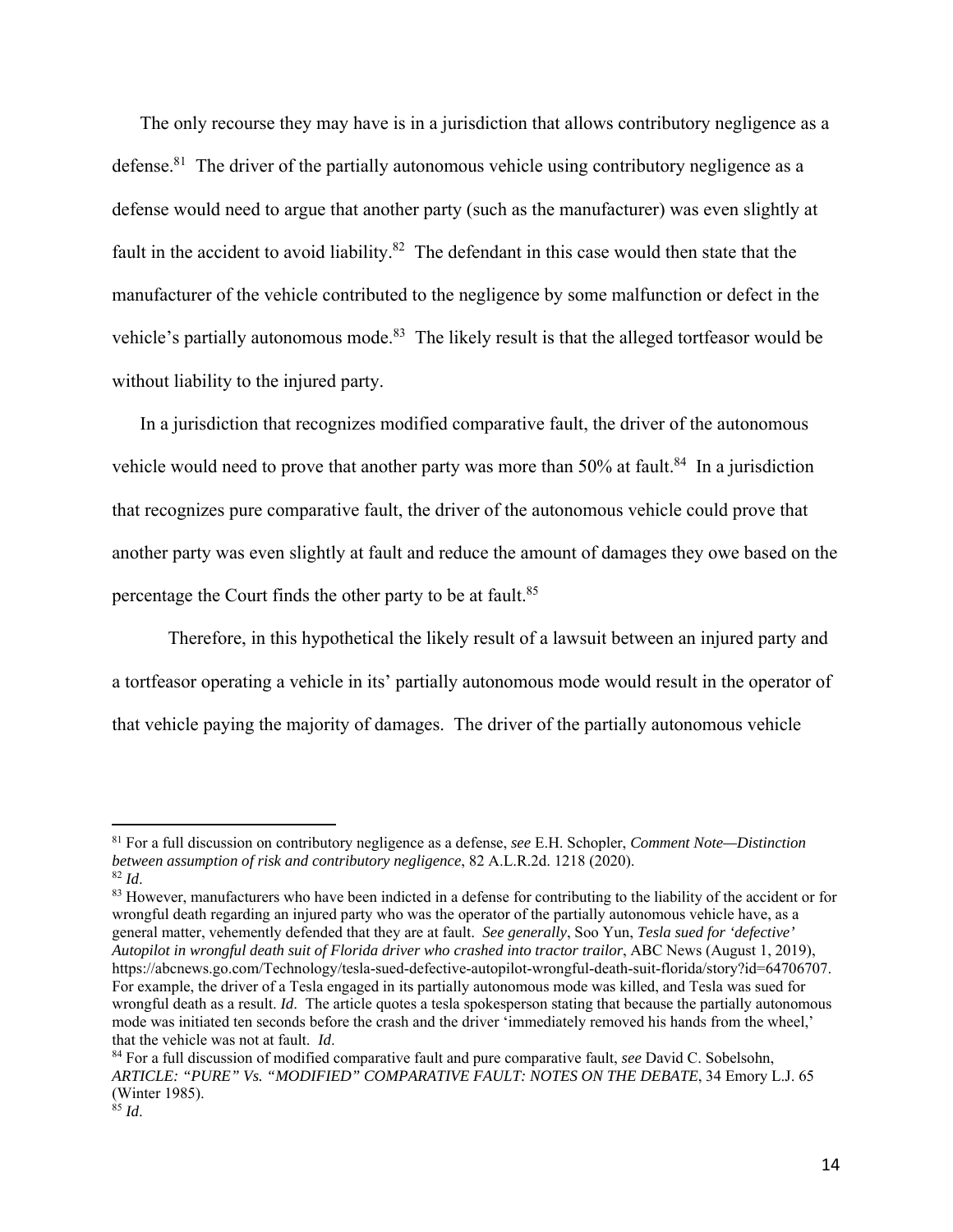would likely be found at fault, and manufacturers of partially autonomous vehicles will fight tooth and nail to prove it was primarily user error that caused the accident.<sup>86</sup>

 The result of this litigation would be different if the accident occurred as a result of a malfunction in the vehicle's autonomous system. Many states require manufacturers to have an insurance policy before they can sell partially autonomous vehicles, limiting the amount of damages recoverable against the manufacturer.<sup>87</sup> The plaintiff would be limited in their recovery to the amount of the insurance policy.88

A manufacturer who does not adopt a reasonably safe, fault-tolerant policy is subject to tort liability for the resulting harms.<sup>89</sup> An example of such a fault-tolerant policy is implementing coding into the vehicle's operating system that can detect whether the driver is not watching the road, and use audible alerts to get the driver's attention.<sup>90</sup> Liability for the manufacturer in this circumstance will likely depend on if the alerts were loud enough to get their attention, as well as the size of the insurance policy the manufacturing company has.

<sup>86</sup> *See generally* Sean O'Kane, *Tesla defends Autopilot after Fatal Model X crash*, THE VERGE, (March 28, 2018), https://www.theverge.com/2018/3/28/17172178/tesla-model-x-crash-autopilot-fire-investigation, (quoting Tesla's statement that tens of thousands of Tesla cars engaged in autopilot have driven past the barrier that the injured party hit with no issues and generally outlining Tesla's reasoning for why they are not at fault).

<sup>&</sup>lt;sup>87</sup> Fowler, *supra* note 37. There are some states that require manufacturers to purchase expensive insurance policies in order to provide persons injured as a result of an autonomous vehicle's malfunction. *Id*. <sup>88</sup> Id. <sup>88</sup> Id. <sup>38</sup> *Id.* 88 *Id.* 88 *Id.* 88 *Id.* 89 *See* Mark A. Geistfeld, ARTICLE: A Roadmap for Autonomous Vehicles: State Tort Liability, Automobile

Insurance, and Federal Safety Regulation, 105 Calif. L. Rev. 1611. This article explains how manufacturers would only be liable for crashes caused by "malfunctioning hardware; malfunctions of the operating system due to either programming error or third-party hacking; the manufacturer's failure to adopt a reasonably safe design or to provide adequate warnings for ensuring safe development of the vehicle, or the manufacturer's failure to treat consumers and bystanders equally when designing the vehicle and its operating system." The article further explains that each of these has a separate liability structure, meaning that some are strict liability offenses and others are not. <sup>90</sup> *Id*.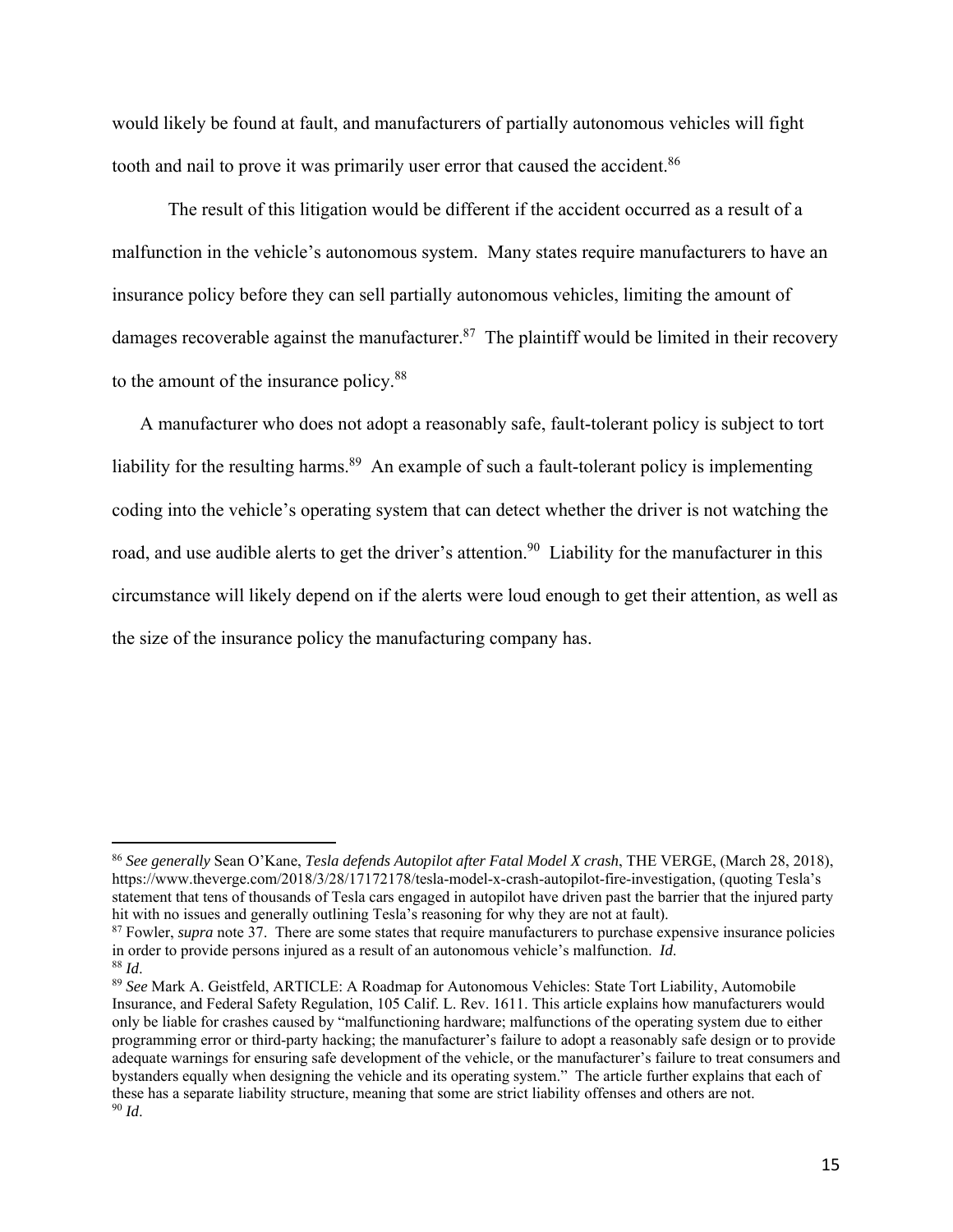### **4. Assigning Liability Involving Accidents Fully Autonomous Vehicles**

For the purposes of this section, we shall assume that the industry leaders are correct in their prediction that fully autonomous vehicles will be available to consumers and widely used.<sup>91</sup> So why have these autonomous vehicles not yet been made readily available to consumers? The answer could be that there are concerns and risks that come with fully autonomous vehicles that many argue outweigh their primary benefit: safety. For example, fully autonomous vehicles use intense coding systems that can lead to cybersecurity threats.<sup>92</sup>

Other areas of concern include the ability of the vehicle to travel in changing weather conditions, the ability of the vehicle to adapt to new roadways, and liability for when the vehicle is involved in an accident.<sup>93</sup> Additionally, some surveys conducted indicate that 48% of Americans would not even enter a fully autonomous taxi.<sup>94</sup>

Consider the following hypothetical piece of legislation: "It shall be a violation of Federal law for a manufacturer to sell a fully autonomous vehicle without the vehicle being tested on roadways for 1,000 miles and during which the vehicle had no accidents or technical errors." Now consider this hypothetical situation: A consumer purchased a fully autonomous vehicle from a manufacturer. The manufacturer finished put together said vehicle last week and tested

<sup>91</sup> *See* Faggella, *supra* note 2. Additionally, Tesla has also indicated that they have the technology to implement fully autonomous vehicles already. *See* John Koetsier, *Elon Musk: Tesla Will Have Level 5 Self-Driving Cars This Year*, Forbes, (July 9, 2020), https://www.forbes.com/sites/johnkoetsier/2020/07/09/elon-musk-tesla-will-havelevel-5-self-driving-cars-this-year/?sh=509defb2d1d6.

<sup>92</sup> *See generally* Daniel J. Fagnant and Kara Kockelman, *Transportation Research Part A: Policy and Practice*, Volume 77, 167-181 at 177, ScienceDirect (May 2015),

https://www.sciencedirect.com/science/article/pii/S0965856415000804?casa\_token=3dbmRhJzzT8AAAAA:cSSkS klACPrKYKbdTG3Dn5yWMwVfAUxhkhMdbpUNVGZjkEEyqK3pvKo2ld4iW72upspnpjh8rQ, (arguing that manufacturers are worried about security issues and that it is not feasible to create a completely secure system). <sup>93</sup> *See* Josh McDermid, *Autonomous Cars: five reasons they still aren't on our roads*, The Conversation (July 30, 2020), https://theconversation.com/autonomous-cars-five-reasons-they-still-arent-on-our-roads-143316, (citing a survey conducted by Partners of Automated Vehicle Education and highlighting fears Americans have about being a passenger in an autonomous vehicle).

<sup>94</sup> *See e.g.* Andrew J. Hawkins, *Americans still don't trust self-driving cars*, THE VERGE (May 19, 2020), https://www.theverge.com/2020/5/19/21262576/self-driving-cars-poll-av-perception-trust-skepticism-pave.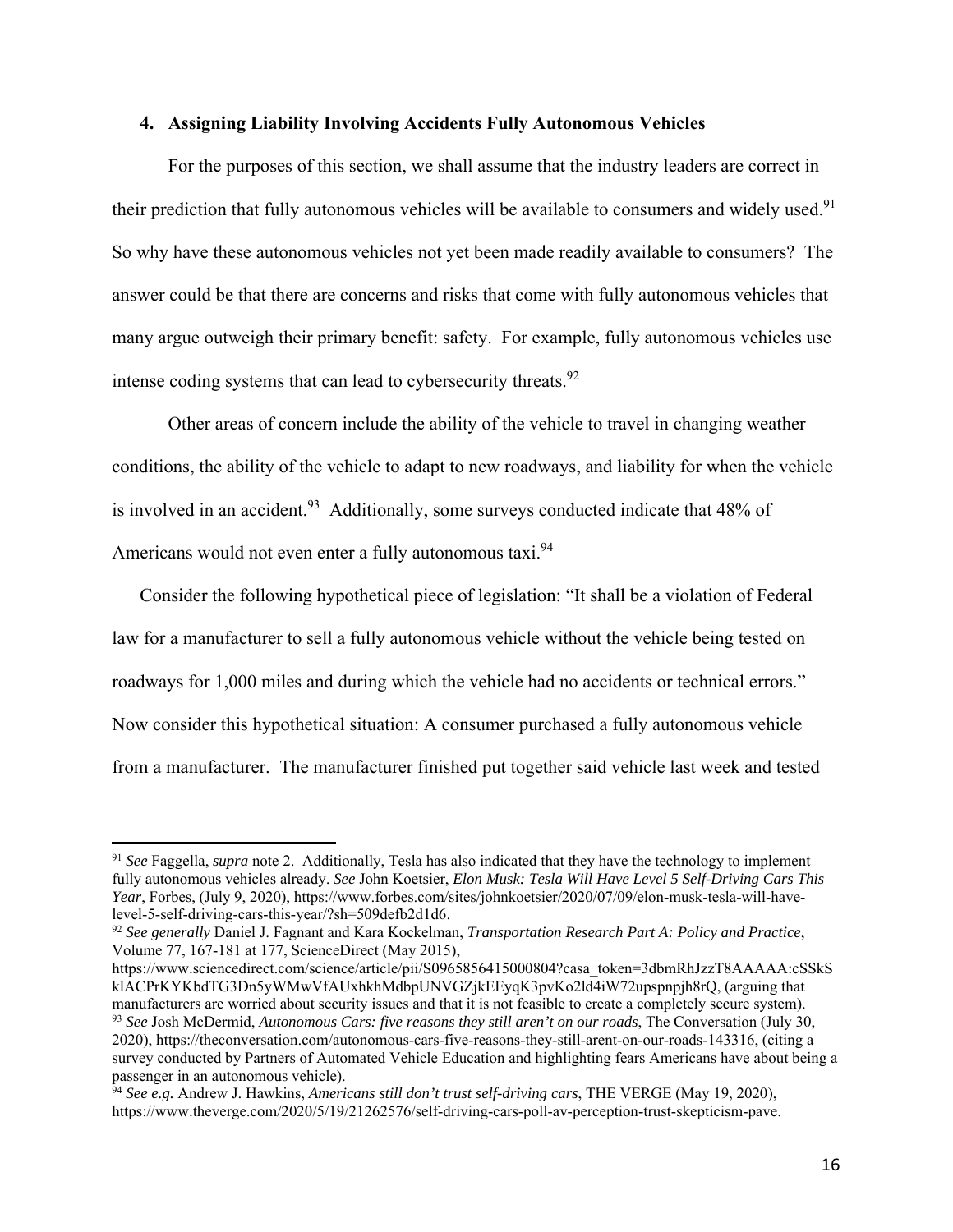the vehicle for 1,000 miles. During testing, however, the vehicle was involved in two minor accidents involving the vehicle changing course when an unexpected animal entered the roadway. Our hypothetical consumer purchases the vehicle from the manufacturer, enters, and plugs in an address. The vehicle begins moving toward the location inputted by the consumer. While the consumer is scrolling on their phone, however, a deer runs into the road and the vehicle veers off of the road injuring the consumer as a result.

Negligence lawsuits created by accidents involving a fully autonomous vehicle are inadequate in establishing liability because accidents involving fully autonomous vehicles should hold the manufacturer rather than the driver liable.<sup>95</sup> Products liability lawsuits are also insufficient in assigning liability in an accident to a manufacturer of a fully autonomous vehicle.96

#### **A. Problems with a Product Liability Law for Fully Autonomous Vehicles**

Like negligence standards, product liability standards differ from state to state.<sup>97</sup> There are three types of products liability claims, each can hold manufacturers strictly liable for manufacturing defects, design defects, or warning defects.<sup>98</sup>

A manufacturing defect exists "when the product departs from its intended design even though all possible care was exercised in preparation and marketing of the product."<sup>99</sup> A

<sup>95</sup> *But see* Hawkins *supra* note 94. (Arguing that when an autonomous vehicle causes an accident the case should be treated the same as if there were a human driver evaluated under a negligence standard).

<sup>96</sup> *See* John W. Zipp, *Note: The Road Will Never Be the Same: A Reexamination of Tort Liability for Autonomous Vehicles*, 43 Transp. L.J. 137 (Winter 2016) (arguing that assigning liability under a products liability theory is insufficient as it does not assign liability to the correct parties instead the law should treat autonomous vehicles as "special business entities").

<sup>97</sup> *See* David King, *ARTICLE: PUTTING THE REIGNS ON AUTONOMOUS VEHICLE LIABILITY: WHY HORSE ACCIDENTS ARE THE BEST COMMON LAW ANALOGY*, 19 N.C. J.L. & Tech. On. 127 (December 2017). <sup>98</sup> *Id*. (Citing Kim D. Larsen, *Note, Strict Products Liability and the Risk-utility Test for Design Defect: An Economic Analysis*, 84 COLUM. L. REV. 2045 (1984)).

<sup>99</sup> Geistfeld, *supra* note 89 (explaining that a coding error would likely implicate the software creator rather than the manufacturer because a manufacturing defect is an error with the specific product. Coding errors would be consistent across all products manufactured with the software).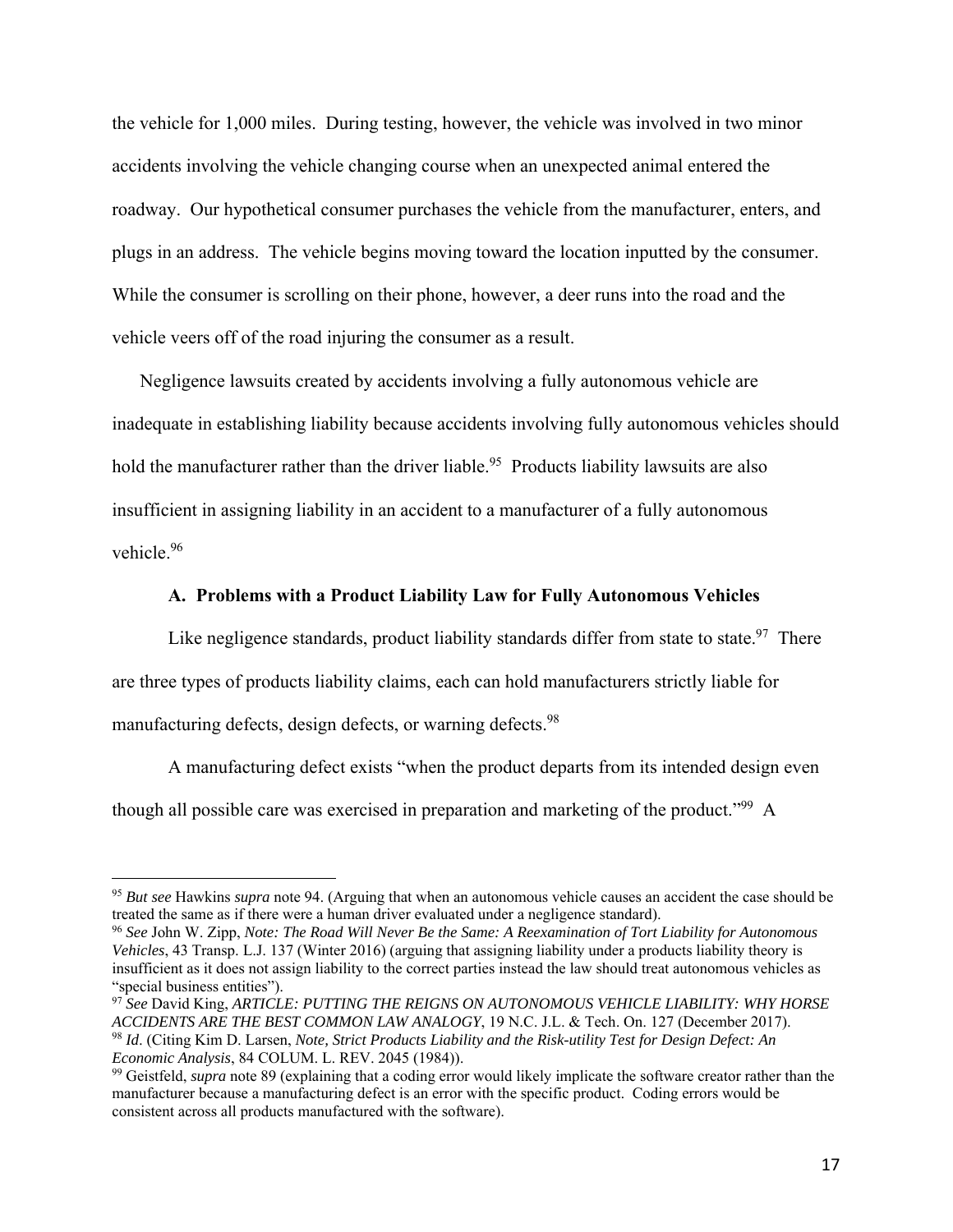manufacturing defect can also occur if the product violates the malfunction doctrine. This has three basic elements: "(1) the product malfunctioned, (2) the malfunction occurred during a regular and proper use of the product, and (3) the product was not altered or misused in a way that could lead to the malfunction."100

There are fewer cases involving manufacturing defects today because most products are mass produced according the specific guidelines.<sup>101</sup> One would assume consequently that when autonomous vehicles are mass-produced, similar guidelines will be imposed regarding the design of the vehicle and would subsequently keep the number of manufacturing defect cases low.

The manufacturer would likely only be liable for a manufacturing defect where the accident was caused because of a malfunction with the sensors, cameras, or lidar rather than a coding error.<sup>102</sup> This is because a coding error would result in a problem with the product line rather than the individual product itself.<sup>103</sup> Therefore, in our hypothetical accident above, the driver of the fully autonomous vehicle that crashed would need to prove that it was an error with something other than the coding to be successful on a manufacturing defect claim. This could result in costly, technical litigation, which impedes justice and thus is inefficient for holding the manufacturer liable in this instance.<sup>104</sup> Additionally, in applying the malfunctioning doctrine to our hypothetical accident litigation, it is possible that the vehicle operated correctly in avoiding the deer and crashing. The malfunction doctrine requires the plaintiff allege the accident would not have occurred if the car was not defective.<sup>105</sup> The manufacturer would likely argue that the

<sup>100</sup> See Ryan J. Duplechin, *ARTICLE: THE EMERGING INTERSECTION OF PRODUCTS LIABILITY, CYBERSECURITY, AND AUTONOMOUS VEHICLES*, 85 Tenn. L. Rev. 803 (Spring 2018).

<sup>101</sup> King, *supra* note 97.

<sup>102</sup> Geistfeld, *supra* note 89.

<sup>103</sup> Geistfeld, *supra* note 89 (arguing that a coding error would me likely to be brought under a design defect claim because the coding is similar throughout all of the vehicles manufactured).

<sup>&</sup>lt;sup>104</sup> Jenson, *infra* note 123 and accompanying text.

<sup>105</sup> Duplechin, *supra* note 100.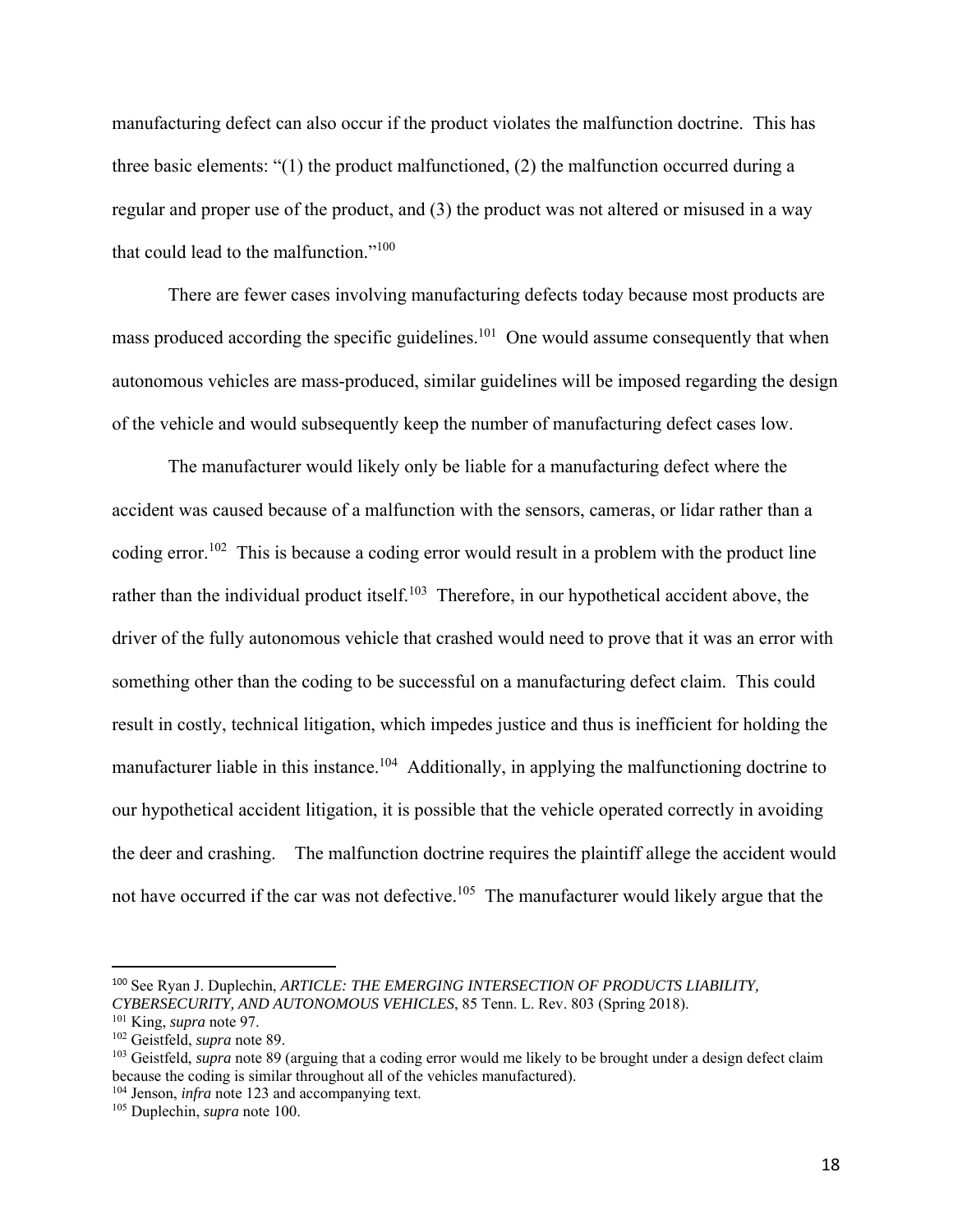car is programmed to avoid large animals that would result in a heavy collision. The plaintiff would struggle in this lawsuit without more developed law and policy of what constitutes a "malfunction" for an autonomous vehicle.

There are multiple tests for proving a design defect. The first of which is the consumer expectations test.<sup>106</sup> This test requires a consumer to have "sufficient knowledge or familiarity with the design of the product to have reasonable expectations about its safety or performance."107 Courts will struggle apply this test to autonomous vehicles because it is near impossible for consumers to have advanced knowledge of these complex products.<sup>108</sup>

Additionally, a design defect occurs if a product is dangerous to an unreasonable degree and the manufacturer could have used a safer alternative.<sup>109</sup> This is known as the risk-utility test.<sup>110</sup> This means that a manufacturer could be held liable for a design defect in when the product meets the their intended design, but the plaintiff challenges the entire product line as defective.<sup>111</sup> Similarly to the amount of successful manufacturing defect cases, the amount of cases regarding design defects in fully autonomous vehicles would not be large because manufacturers would be able to mitigate liability by explaining a fully autonomous vehicle is a

<sup>106</sup> Duplechin, *supra* note 100.

<sup>&</sup>lt;sup>107</sup> Duplechin, *supra* note 100 (citing Terrence F. Kiely & Bruce L. Ottley, Understanding Products Liability Law 135 (2006)).

<sup>108</sup> *Contra Pruitt v. Gen. Motors Corp.*, 86 Cal. Rptr. 2d 4, 6 (Ct. App. 1999) (stating that air bags are too complex of a technology for the Court to apply the consumer expectations test).

<sup>109</sup> *See* King *supra* note 94*.* For a full discussion on design defects and how they relate to manufacturing defects, *see* FindLaw Attorney Writers, *Product Liability: Manufacturing vs. Design Defects*, (January 30, 2017),

https://corporate.findlaw.com/litigation-disputes/product-liability-manufacturing-defects-vs-design-defects.html. 110 For a full discussion of the factors relating to the risk-utility test, *see* Legal Information Institute, *Products Liability*, (2020) https://www.law.cornell.edu/wex/products\_liability. 111 Duplechin, *supra* note 100.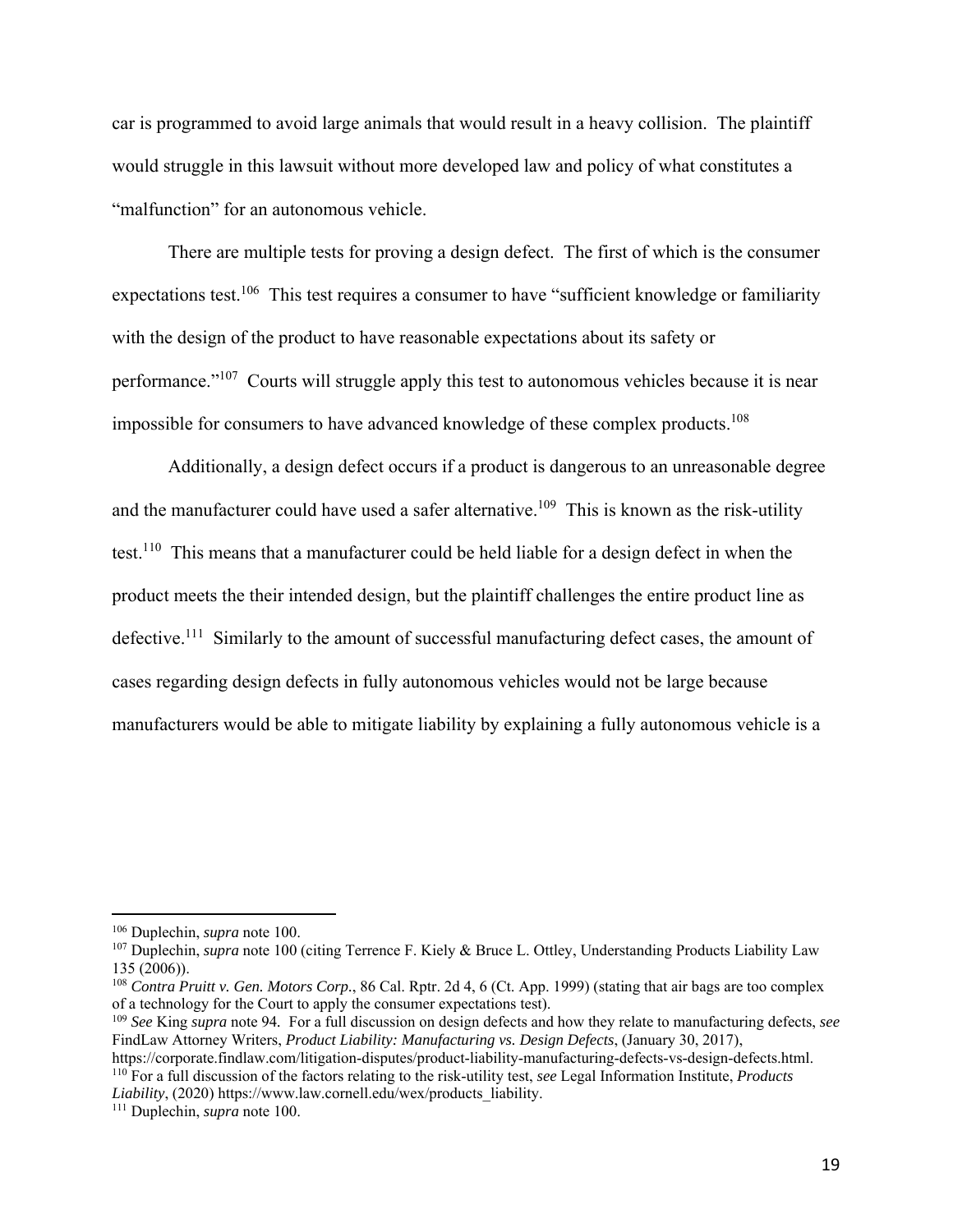safety benefit to society. <sup>112</sup> Additionally, manufacturers would likely explain all of the risks that autonomous vehicles mitigate. $113$ 

In the hypothetical accident litigation above, the plaintiff would be unsuccessful in alleging a design defect based on the risk-utility test because this is a world where these vehicles are prevalent, and the most likely situation is that manufacturers have already explained the social benefits of these vehicles and how similar substitutes would not be as safe.

A warning defect occurs if the manufacturer sells a product without properly informing the consumer of what makes the product dangerous and telling the consumer how they can mitigate the dangerous aspects to prevent the consumer from harming themselves or others.<sup>114</sup> It is also important that the injury must result from the failure on the manufacturer's part to warn the consumer.<sup>115</sup> The burden of establishing a warning defect is on the plaintiff.<sup>116</sup> The key issue is usually whether the product was safe for its foreseeable use.<sup>117</sup>

A warning defect case involving a fully autonomous car will likely not succeed because manufacturers will more than likely go above and beyond the call of duty to make sure they have provided consumers with sufficient notice of the dangerous aspects or flaws with autonomous

<sup>112</sup> *See* King *supra* note 97. *See also* Nat'l Highway Traffic Safety Admin., *supra* note 7, (explaining the safety advantages of the implementation of fully autonomous vehicles). *See also See* Teena Maddox, *How Autonomous Vehicles Could Save Over 350K lives in the U.S. and Millions Worldwide*, ZDNet (February 1, 2018), https://www.zdnet.com/article/how-autonomous-vehicles-could-save-over-350k-lives-in-the-us-and-millionsworldwide/. *But see* The Insurance Institute for Highway Safety, *Self-driving vehicles could struggle to eliminate most crashes*, IIHS HLDI (June 4, 2020), https://www.iihs.org/news/detail/self-driving-vehicles-could-struggle-toeliminate-most-crashes, (finding that while it would be better for safety to have autonomous vehicles, they would likely only eliminate one-third of crashes).<br> $^{113}$  *Id.* 

<sup>&</sup>lt;sup>114</sup> *Id.* 115 *Id.* 115 *Idd.* 115 *See* NOLO, *Types of Defective Product Liability Claims*, (2020) https://www.nolo.com/legal-encyclopedia/typesof-defective-product-liability-30070.html, (explaining the different types of liability defects and specifically what is required for proving a typical warning defect case).

<sup>116</sup> *See*, *Moss v. Wyeth Inc.*, 872 F. Supp. 2d 162 (D. Conn. 2012). *See also*, *Sharpe v. Bestop, Inc.*, 314 N.J. Super. 54 (NJ Super. Ct. App. Div. 1998) (finding that the plaintiff satisfied their burden in proving a warning defect). <sup>117</sup> *2 Products Liability Practice Guide §15.11*, (2020) (citing *Alfieri v. Cabot Corp.*, 17 A.D.2d 455 (NY App. Div. 1962)).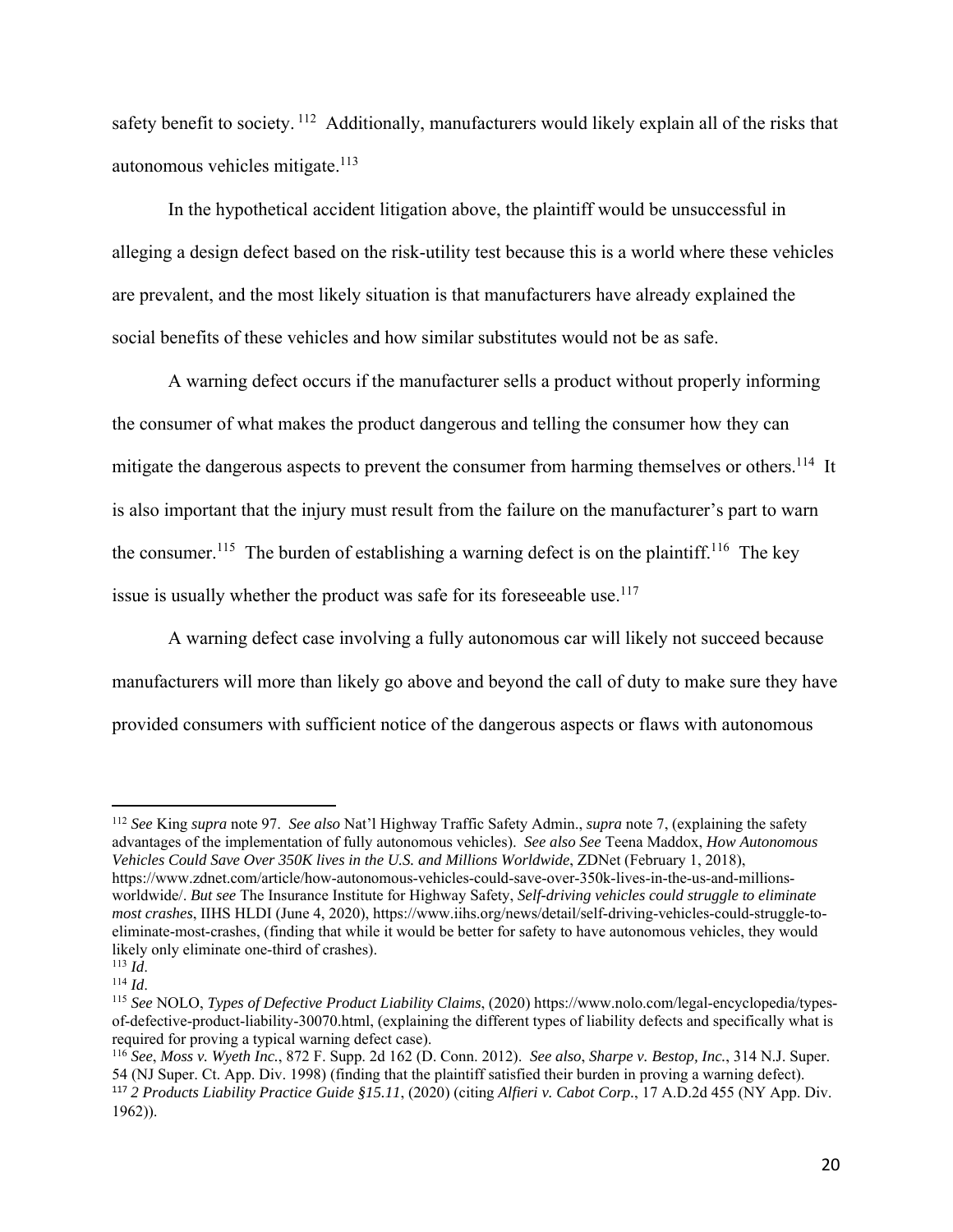vehicles.118 In order for a plaintiff in the hypothetical accident above to succeed in a lawsuit alleging there was a warning defect the plaintiff would have the burden of proving they were not warned that the vehicle could still get into an accident.<sup>119</sup> This would likely be unsuccessful because manufacturers will almost certainly tell consumers that there is still a possibility that the vehicle is engaged in an accident.

Justice will thus not be achieved for drivers of fully autonomous vehicles who are injured as a result of a car accident unless the manufacturer is held to a negligence per se standard, rather than a product liability standard.

# **B. Negligence Per Se Benefits**

The elements of a claim of negligence per se are: (1) there is a statute that is conduct oriented which means that its purpose is to protect conduct that leads to injury; (2) the defendant violated that statute; and (3) the plaintiff is in a class of people protected by the statute.<sup>120</sup>

Negligence per se assumes that there was a breach of duty where the tortfeasor violates a statute that is related to the accident that occurred.<sup>121</sup> If there were a statute passed regarding how one should manufacturer a certain product, or a criminal statute against the conduct

<sup>118</sup> *But see* Brett A. Ross, *AUTOMATED VEHICLE LAWSUITS, HOW WILL WE LITIGATE THE AUTO CRASH OF THE FUTURE*, 47 The Brief 42 (Winter 2018) (arguing that litigation involving warning defects especially as they relate to partially autonomous vehicles would be plentiful and two of the crashes involving Tesla's autopilot should use this strategy in their litigation and argue that the autopilot could not perform certain tasks, which then require the driver to stay alert and these tasks were not adequately warned of by Tesla).<br> $^{119}$  *Id.* 

<sup>119</sup> *Id*. 120 For a full discussion of what constitutes negligence per se, *see generally Dalal v. City of New York*, A.D.2d 596 (N.Y. App. Div. 1999) (finding negligence per se in a case involving a statute that required drivers to wear glasses, and that this was a statute governing a specific action). *See also Bayne v. Todd Shipyard Corp.*, 88 Wn.2d 917 (Wash. 1977) (holding that a violation of a safety regulation by a party who knew or should have known of said regulation constitutes negligence per se).

<sup>&</sup>lt;sup>121</sup> See Barbara Kritchevsky, *ARTICLE: WHAT DOES LAW HAVE TO DO WITH IT? THE JURY'S ROLE IN CASES ALLEGING VIOLATIONS OF LAW, CUSTOM, AND STANDARDS*, 71 Ark. L. Rev. 45 (2018) (arguing that the history of the negligence per se doctrine lends to the conclusion that we should limit the applicability of negligence per se in tort law).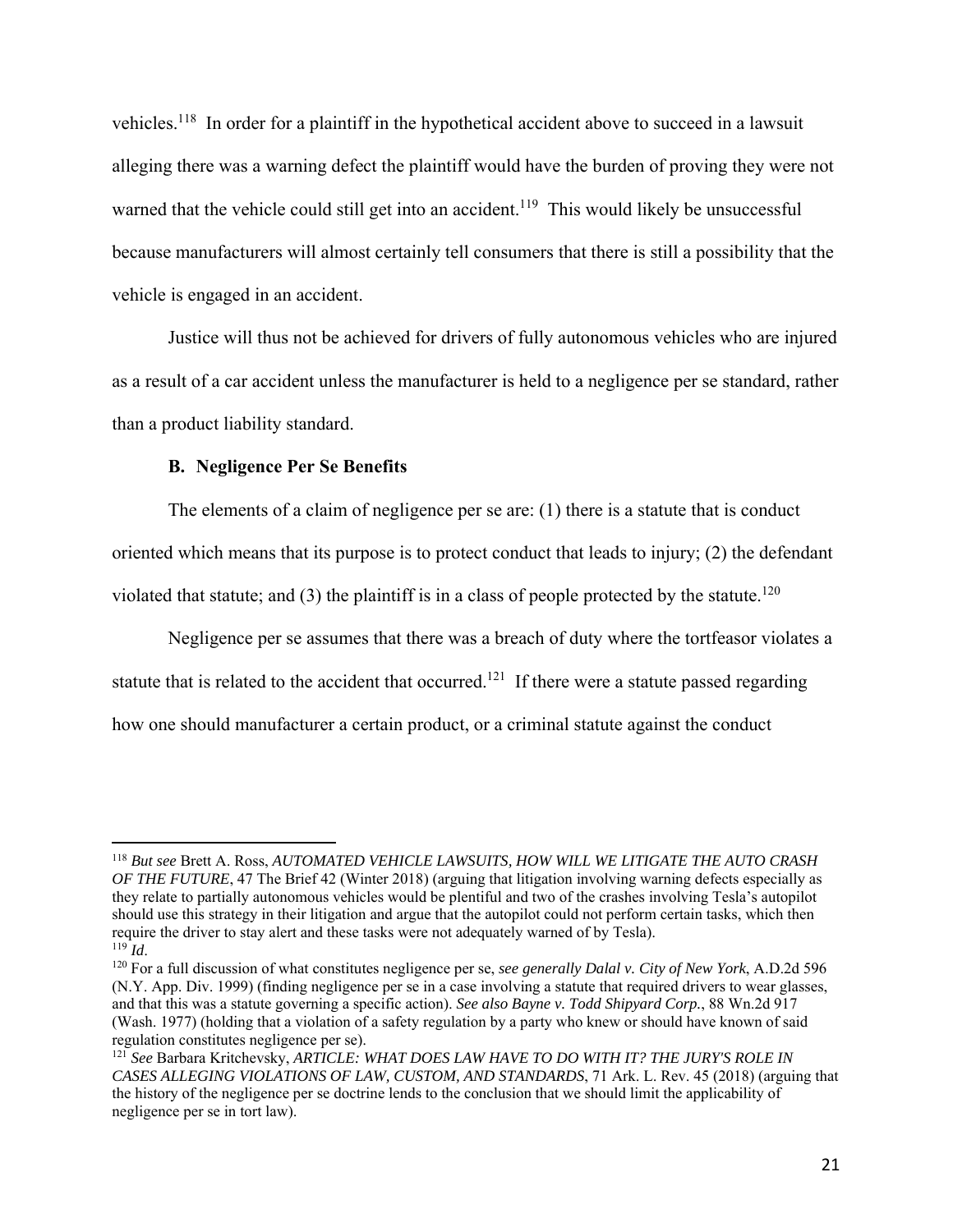committed by the tortfeasor, a plaintiff in a lawsuit could allege that the defendant was negligent per se and mitigate the duty and breach requirements of a negligence lawsuit.<sup>122</sup>

In order for someone to use negligence per se to prove that a manufacturer of a fully autonomous vehicle was at fault, there would need to be legislation involving proper warning and safety standards for fully autonomous vehicles.<sup>123</sup> Legislation regarding safety standards for autonomous vehicles have not yet been signed into law, however, there are bipartisan efforts to approve legislation in Congress.<sup>124</sup> A negligence per se standard of liability regarding accidents involving autonomous cars would require safety regulations or legislation about how these vehicles should be implemented.

Analyzing the hypothetical above, the consumer would allege a cause of accident against the manufacturer under the doctrine of negligence per se. This hypothetical statute would be considered a conduct statute for the purposes of negligence per se.<sup>125</sup>

In a lawsuit where the plaintiff alleges the defendant was negligent per se, the plaintiff must also show that the statute was intended to protect a class of people of which the plaintiff is a member of.<sup>126</sup> This is an issue of law that should be decided by the Court rather than by a factual determination by the jury.<sup>127</sup> The argument that this hypothetical statute does not protect against a particular class and that the plaintiff is not a member of said class would likely not be successful under these facts. The hypothetical statute's plain language makes it a violation for

<sup>122</sup> *Id*.

<sup>&</sup>lt;sup>123</sup> *See* Jacob B. Jenson, *STUDENT SCHOLARSHIP: Self-Driving but Not Self-Regulating: The Development of a Legal Framework to Promote the Safety of Autonomous Vehicles, 57 Washburn L.J. 579 (Summer 2018).* <sup>124</sup> *Id.* The Self-Drive Act was passed by the House of Representatives and amended by the Senate in their own safety proposal for autonomous vehicles called the Advancement of Revolutionary Technologies Act similar to the Self-Drive Act. *Id*. Both proposed pieces of legislation would give the National Highway Traffic Safety Administration power to enforce safety regulations for autonomous vehicles. *Id*.

<sup>&</sup>lt;sup>125</sup> *Cf. Victor v. Hedges*, 77 Cal. App. 4th 229 (Cal. Ct. App. 1999) (holding that negligence per se does not exist when the statute was not meant to protect against the type of injury that the defendant suffered). <sup>126</sup> *See Dalal*, *supra* note 120.

<sup>127</sup> *See Schlimmer v. Poverty Hunt Club*, 268 Va. 74, (Va. 2004).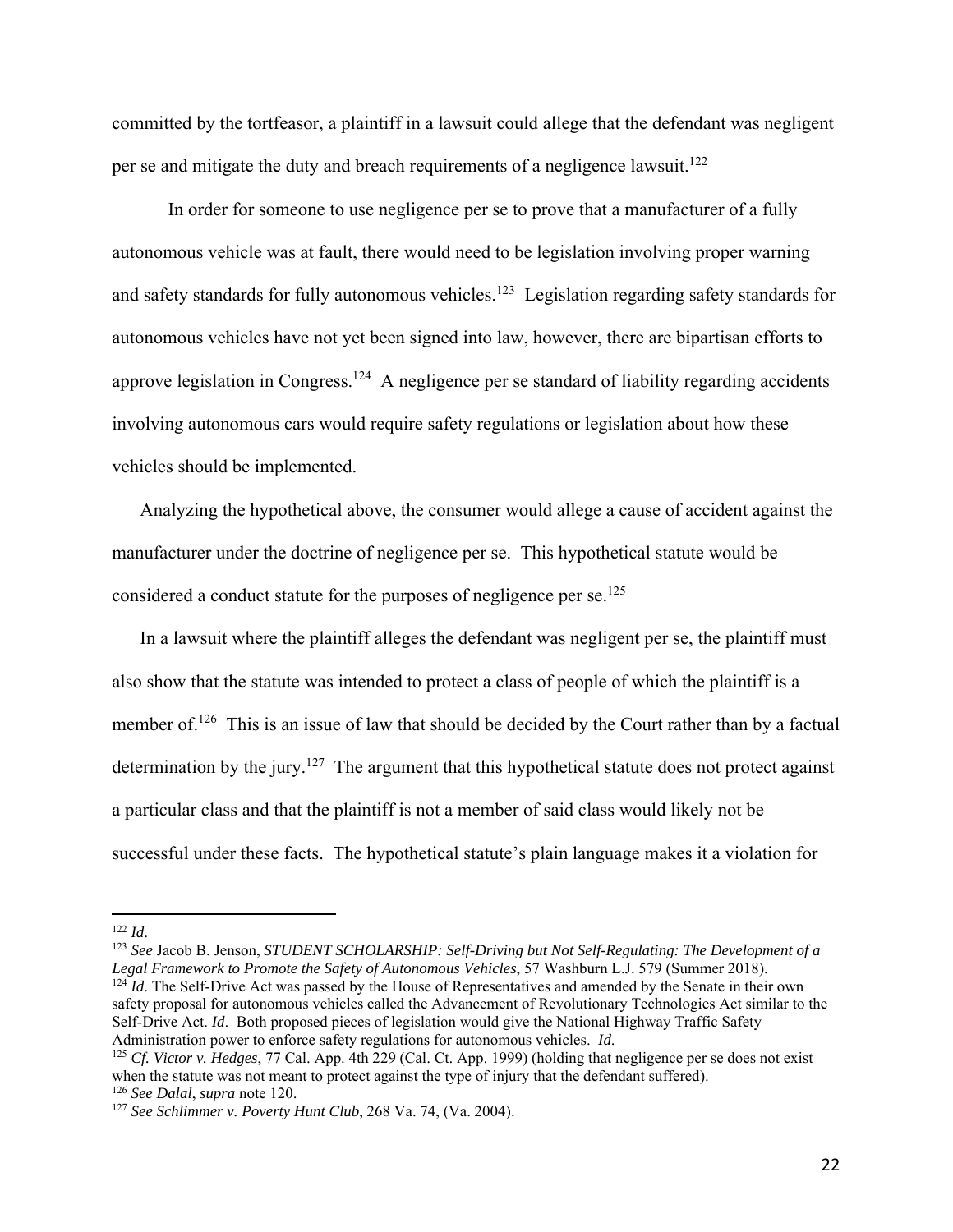the manufacturer to sell the vehicle, and the consumer in the hypothetical purchased the vehicle from the manufacturer.

The only issues that remain are if the manufacturer violated the statute and if the violation was a proximate cause of the injury. Both of these are factual inquiries which the jury is charged with determining.<sup>128</sup> It would not be hard to convince a jury under these facts that the manufacturer violated the statute because they did not test the vehicle without accident for 1,000 miles. Therefore, the only real issue that would remain in this hypothetical litigation would be whether the manufacturer's violation of the statute was a proximate cause of the plaintiff's injury.

Here, it would be relatively easy argument given the facts that if the vehicle had not been sold because it was in two accidents during testing, the vehicle would not have injured the hypothetical plaintiff.<sup>129</sup> Additionally, the argument can be further fostered by the fact that the two accidents that occurred in testing were of the same nature as the one that occurred to our hypothetical plaintiff.

The likely result of this hypothetical legislation and litigation would give the injured party a successful cause of action against the manufacturer. This is the optimal result because the consumer of the vehicle should not be without recourse if the fully autonomous vehicle crashes and results in an injury to the consumer.

<sup>128</sup> *Id*. (Citing *Thomas v. Settle*, 247 Va. 15, 20, 439 S.E. 2d 360, 363, (1994); *Smith v. New Dixie Lines, Inc.*, 201 Va. 466, 470, (1959)).

<sup>129</sup> *See 1 California Torts §3.10*, (2020) (stating that proximate cause is not established if the injury would have occurred absent the statute at issue) (citing *Nunneley v. Edgar Hotel* 36 Cal. 2d 493, 498-499 (Cal. 1950); *Burtt v. Bank of Cal. Nat'l Ass'n* 211 Cal. 548, 551 (Cal. 1931)).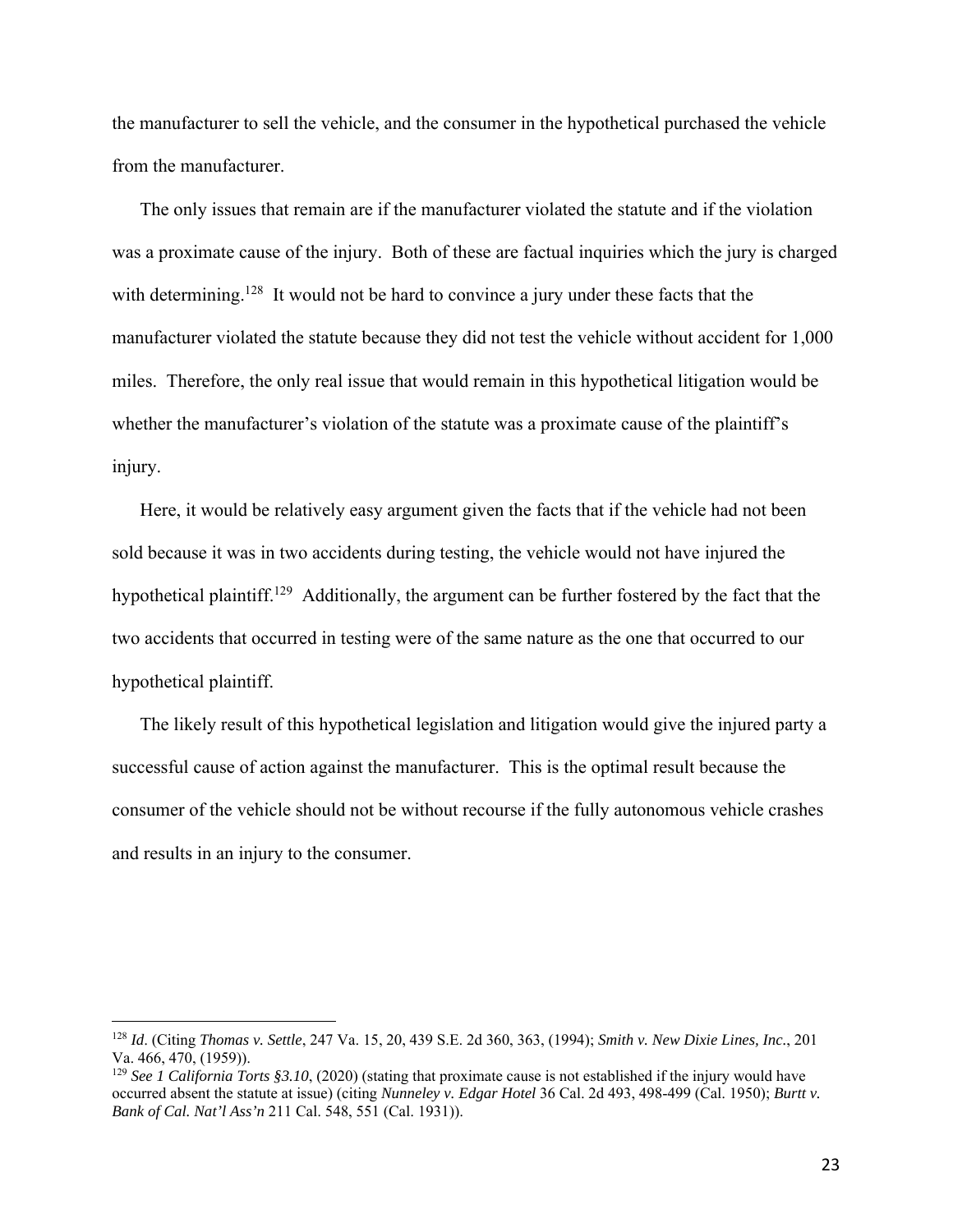#### **C. Current State of Fully Autonomous Vehicles Accidents and Litigation**

Companies such as Waymo and Uber have been beginning to implement fully autonomous vehicles in certain cities by offering a taxi service where the passenger is taken from point "A" to point "B" by a car operated automatically by a computer.<sup>130</sup> Additionally, there have already been accidents involving these taxi services and fully autonomous vehicles.<sup>131</sup>

Waymo released their data from 2019 through September of 2020 which indicated that there were no injuries caused from the twenty-nine collisions involving their fully autonomous taxi service.<sup>132</sup> The first reported injury from a fully autonomous vehicle occurred in Tempe, Arizona where a self-driving Uber was carrying a passenger and got into an accident resulting in the passenger's fatality.133 The National Traffic and Safety Board's commissioner put the blame on Uber primarily because they are testing this technology.<sup>134</sup> Uber defended themselves by stating that the passenger was watching a show on her phone for the few minutes leading up to the accident, and that this was a violation of their policy regarding the use of phones.<sup>135</sup> The driver was ultimately charged with negligent homicide, to which she pled not guilty and is

https://www.theatlantic.com/technology/archive/2018/03/can-you-sue-a-robocar/556007/. 132 For a full discussion on the results of the released data, *see* Andrew J. Hawkins, *WAYMO PULLS BACK THE CURTAIN ON 6.1 MILLION MILES OF SELF-DRIVING CAR DATA IN PHOENIX*, THE VERGE (October 30, 2020), https://www.theverge.com/2020/10/30/21538999/waymo-self-driving-car-data-miles-crashes-phoenixgoogle.

<sup>130</sup> *See* Andrew J. Hawkins, *Waymo's robot taxi service is improving, but riders still have complaints*, THE VERGE, (August 26, 2019), https://www.theverge.com/2019/8/26/20833215/waymo-self-driving-car-taxi-passengerfeedback-review, (reviewing feedback from people who have used fully autonomous vehicles). *See also* Andrew J. Hawkins, *Uber has resumed testing its self-driving cars in San Francisco*, THE VERGE (March 10, 2020), https://www.theverge.com/2020/3/10/21172213/uber-self-driving-car-resume-testing-san-francisco-crash, (explaining that despite a crash involving Uber's fully automated vehicle, tests have resumed and they are implementing a taxi service in California).

<sup>131</sup> *See* Ian Bogost, *Can You Sue A Robocar?*, The Atlantic, (March 20, 2018),

<sup>133</sup> *See* Bogost, *supra* note 131.

<sup>134</sup> *See* Andrew J. Hawkins, *The world's first robot car death was the result of human error — and it can happen again*, THE VERGE (November 20, 2019), https://www.theverge.com/2019/11/20/20973971/uber-self-driving-carcrash-investigation-human-error-results.

<sup>&</sup>lt;sup>135</sup> *Id*. (Explaining Uber's defense as to why they should not be at fault in regard to the accident that occurred).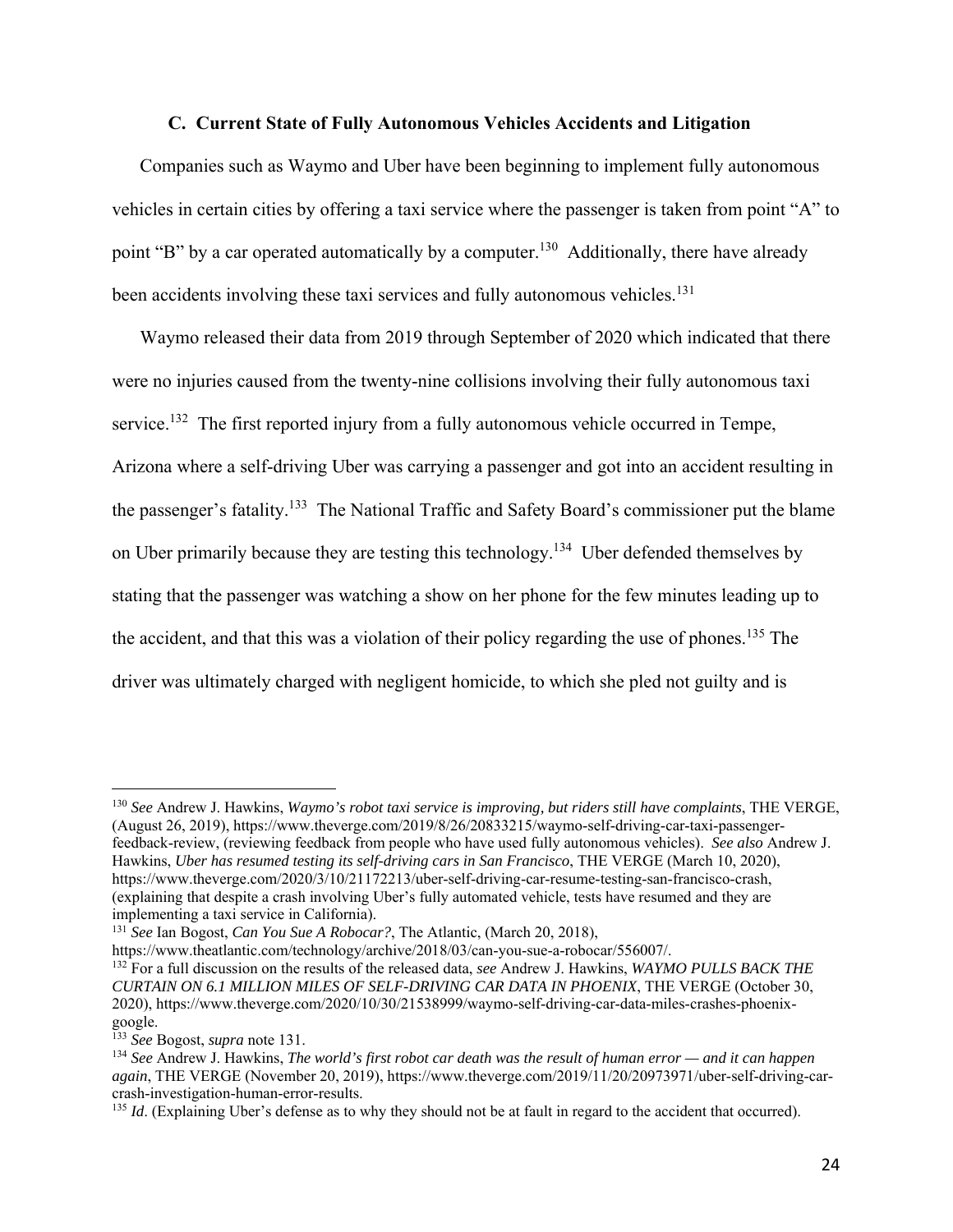awaiting trial scheduled for February of 2021.<sup>136</sup> Uber was sued by the family of the pedestrian and immediately settled for an undisclosed amount.<sup>137</sup>

This was the only reported incident involving injury regarding fully autonomous vehicles, and it does not illustrate fully the legal implications that arise in accidents involving these vehicles. One reason is because the family could have settled because the family did not want to spend money litigating because litigation involving products liability cases are typically very expensive.138 It is also possible a settlement occurred because the law was underdeveloped regarding accidents of this kind, and the settlement seemed like the best option to avoid costly litigation.<sup>139</sup> Finally, it is possible that the lawsuit settled because the law surrounding products liability and fully autonomous vehicles is underdeveloped and would thus leave the plaintiffs with a weak legal theory to seek recovery.<sup>140</sup>

#### **5. Conclusion**

The implementation of fully autonomous vehicles will leave the consumer/operator of the vehicle with little recourse under the current tort model.<sup>141</sup> Partially autonomous vehicles are prevalent today, but liability concerns and litigation involving accidents with these vehicles can be determined through current tort law.<sup>142</sup> The result of litigation involving partially autonomous vehicles will be substantially similar to that of ordinary car accident litigation.<sup>143</sup> That is, of

<sup>136</sup> *See* Rory Cellan-Jones, *Uber's self-driving operator charged over fatal crash*, BBC News (September 16, 2020), https://www.bbc.com/news/technology-54175359.

<sup>137</sup> *See* Connie Loizos, *Uber has settled with the family of the homeless victim killed last week*, TechCrunch, (March 29, 2018), https://techcrunch.com/2018/03/29/uber-has-settled-with-the-family-of-the-homeless-victim-killed-lastweek/.

<sup>138</sup> *See* Jenson *supra* note 123, at 17 (citing James M. Anderson, *Autonomous Vehicle Technology A Guide for Policymakers*, Rand Corp (2016), https://www.rand.org/pubs/research\_reports/RR443-2.html).

<sup>&</sup>lt;sup>139</sup> For a full discussion on why parties tend to settle cases in tort litigation, *see* Theodore Eisenberg and Charlotte Lanvers, *ARTICLE: What is the Settlement Rate and Why Should We Care?*, 6 J. Empirical Legal Stud. 111, (March 2009).<br><sup>140</sup> See supra notes 97-120 and accompanying text.

<sup>&</sup>lt;sup>141</sup> *See supra* notes 1-10 and accompanying text. <sup>142</sup> *See supra* notes 30-87 and accompanying text.

<sup>143</sup> *Id*.